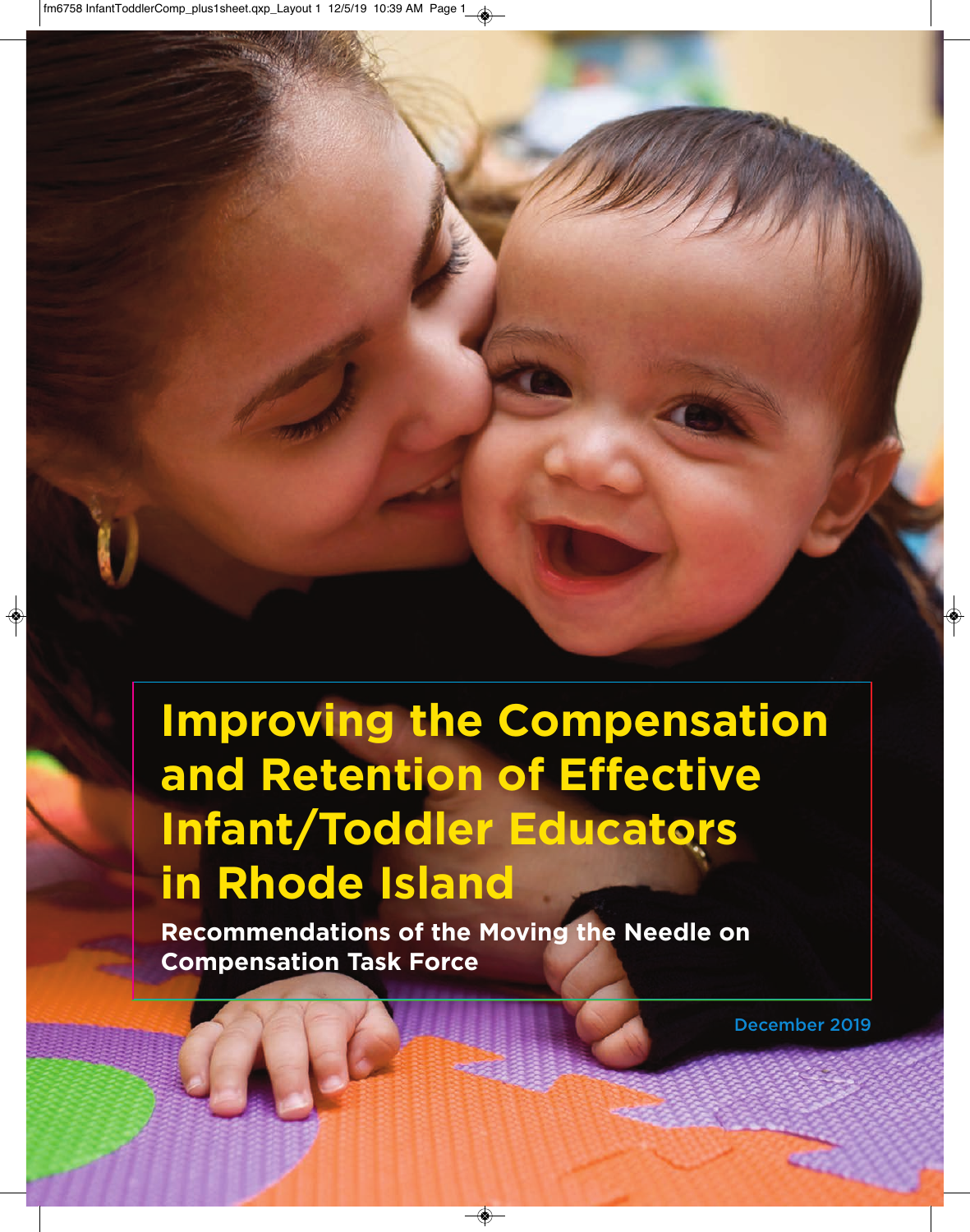## Introduction

Rhode Island is working to build a strong, coordinated system of programs and services that support the learning and development of young children from birth through age eight so that more third graders can read at grade level and are poised to succeed in school and life. The first three years of a child's life lay a foundation that has consequences for children's school and lifelong success. How we elect to support infants, toddlers, and their families matters to the entire Rhode Island community. Rhode Island has done a laudable job of establishing some key supports in the areas of child care, Early Intervention, and home visiting that are highly valued by the families who use these services and recently new federal funding has been allocated to increase and establish tiered quality rates for the Child Care Assistance Program. But more attention needs to be paid to the qualifications and compensation of infant/toddler educators. This workforce is poorly paid and, particularly for child care, lacks the education and training that is needed to best support the unique learning needs of infants and toddlers, as identified by research. Thus, this report focuses squarely on the infant/toddler workforce.

In 2016, the Rhode Island Early Learning Council identified a priority recommendation to **develop wage enhancement strategies to improve recruitment and retention of effective early educators.** The Council also endorsed a set of policy priorities to promote the learning and development of infants and

toddlers which included a recommended state priority **to develop and implement strategies to improve the wages of professionals who work with infants and toddlers.** The Rhode Island Family Home Visiting Strategic Plan for 2019-2024, which was developed in collaboration with Early Intervention stakeholders, identifies the need to **improve staff recruitment, retention, and quality** as one of the top three priorities to strengthen services for families.

In 2018, Rhode Island KIDS COUNT and the Rhode Island Association for the Education of Young Children (RIAEYC) convened a Task Force to review the current data on compensation and develop a set of recommended strategies to improve the compensation of infant/toddler educators who work in child care, family home visiting, and Early Intervention. The Task Force received support from ZERO TO THREE's Think Babies™ Campaign and the Moving the Needle on Compensation initiative led by the T.E.A.C.H. Early Childhood National Center, including help from national experts.

It should be noted that the Task Force did not examine or develop recommendations on employerprovided benefits that may be available to the infant/toddler workforce, such as health insurance, retirement plans, paid time off, or reduced costs for child care. In addition, the Task Force did not examine or develop compensation recommendations for educators working with preschool-age children (ages 3 to

5). Task Force members recognize that compensation challenges are endemic across the early childhood workforce and that resources are often not adequate to retain effective preschool educators or program directors, in addition to infant/toddler educators. The compensation goals, target wage scale, and strategies to improve compensation that were developed for infant/toddler educators could also be applied to preschool educators and program directors.

**"Young children thrive when they have secure, positive relationships with adults who are knowledgeable about how to support their development and learning. The science of child development and early learning makes clear the importance and complexity of working with young children from infancy through the early elementary years."** 

Institute of Medicine and National Research Council, 2015.



Rhode Island Association for the Education of Young Children



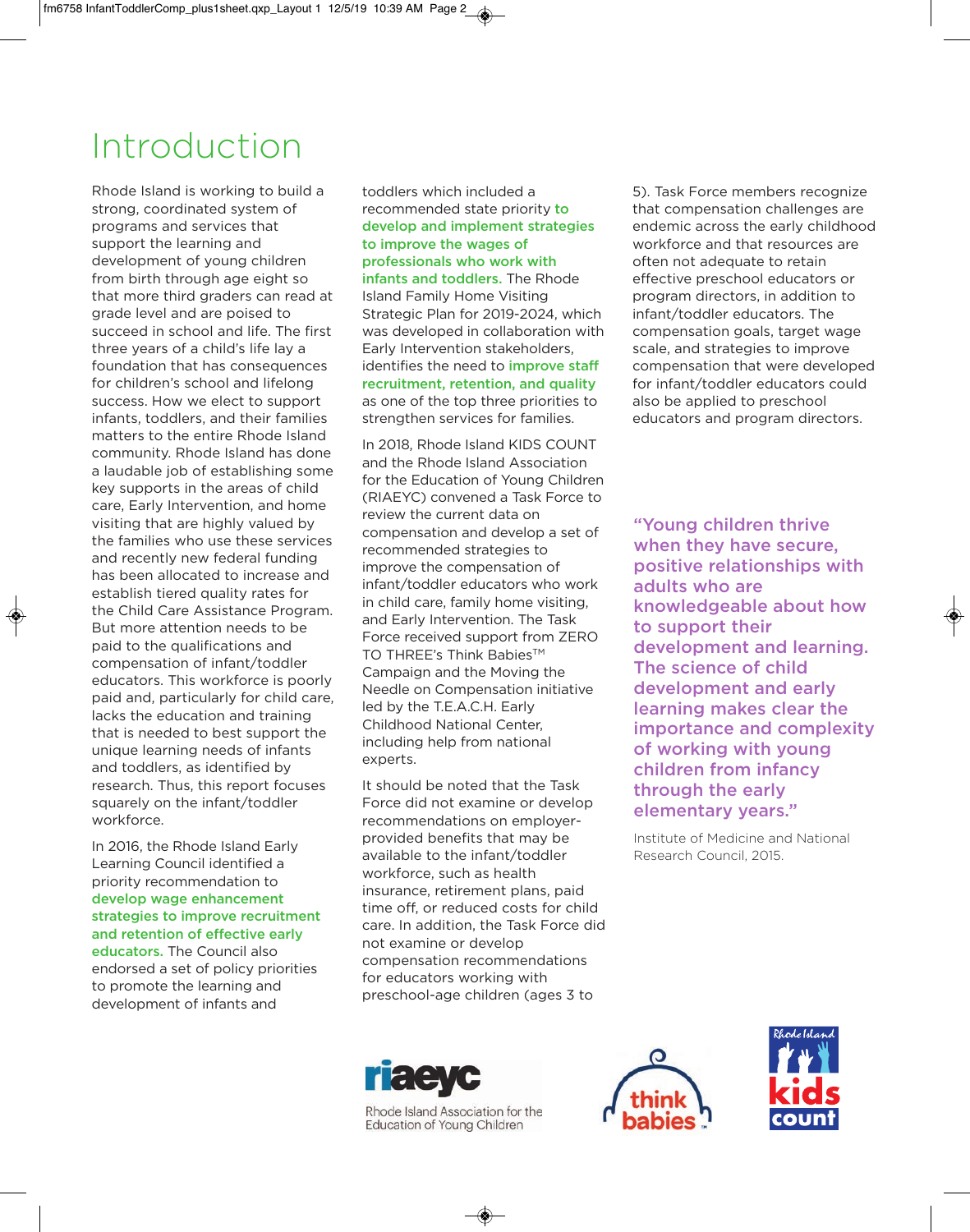### The Workforce and the Compensation Problem

The early childhood educators who provide the day-to-day services for infants and toddlers participating in Rhode Island's child care, Early Intervention, and family home visiting programs are supporting the development of healthy brain architecture upon which all future learning and development is built. Infant/toddler child care, family home visiting and Early Intervention are the gateway programs for Rhode Island's education system, and the quality of these initial services have a profound, immediate, and longterm impact on our state's youngest citizens and their families.

Infant/toddler educators establish and leverage strong, positive relationships with children and families. Their knowledge about and expertise in child development and learning promotes the healthy growth, development, and learning of children. High-quality infant/toddler child care is possible when the educator has a deep, lasting relationship with each of the children in his/her care and each of the families. These day-today interactions literally build brain architecture. In a child care program, each time an infant or toddler babbles, gestures, or cries, and her teacher responds appropriately with eye contact, words, or a hug, neural connections are built and strengthened in the child's brain. Family home visiting and Early Intervention programs deliver most of their services to families in their homes and use relationship-based coaching strategies to help families learn new ways to support their children's growth and development.1,2,3,4

A landmark report released by the National Academy of Sciences in 2015, Transforming the Workforce for Children Birth Through Age 8: A Unifying Foundation recommends that all educators who are

responsible for children from birth through age 8 have a bachelor's degree. This report found that educators of young children, including babies, need the same high level of knowledge and competencies as teachers of older children in order to address opportunity gaps and promote early learning and development. However, the current early childhood workforce is underqualified and under-compensated. A follow-up consensus report released by the National Academy of Sciences in 2018, Transforming the Financing of Early Care and Education, calls for new financing structures to support high-quality early childhood programs as a public good with salaries for early childhood educators equivalent to K-12 teacher salaries.<sup>5,6</sup>

Ensuring that our state's infant and toddler educators are adequately compensated is an absolutely essential element needed to deliver consistent high-quality child care, family home visiting, and Early Intervention services that improve outcomes for our children and promote Rhode Island's economic future.

The disturbing reality is that across the United States, and in Rhode Island, the early childhood workforce is characterized by very low levels of education and pay, and high turnover. There is growing recognition that improving access to high-quality early childhood programs requires a major investment in improving education credentials and wages for the early childhood workforce. The economic penalty for teaching young children is steep – educators who work with the youngest children have very low wages, close to minimum wage. Nationally, infant child care teachers make less than one-third of what kindergarten teachers earn. Infant/toddler educators also make less than

### **"Of all that brain science has taught us over the last 30 years, one of the clearest findings is that early brain development is directly influenced by babies' day-to-day interactions with their caregivers."**

J. Ronald Lally & Peter L. Mangione, *Young Children*, 2017.

**"The early care and education workforce is at risk financially, emotionally, and physically, subject to a vicious cycle of inadequate resources, low qualification expectations, low education levels, and low wages that is difficult to break."** 

Institute of Medicine and National Research Council, 2015.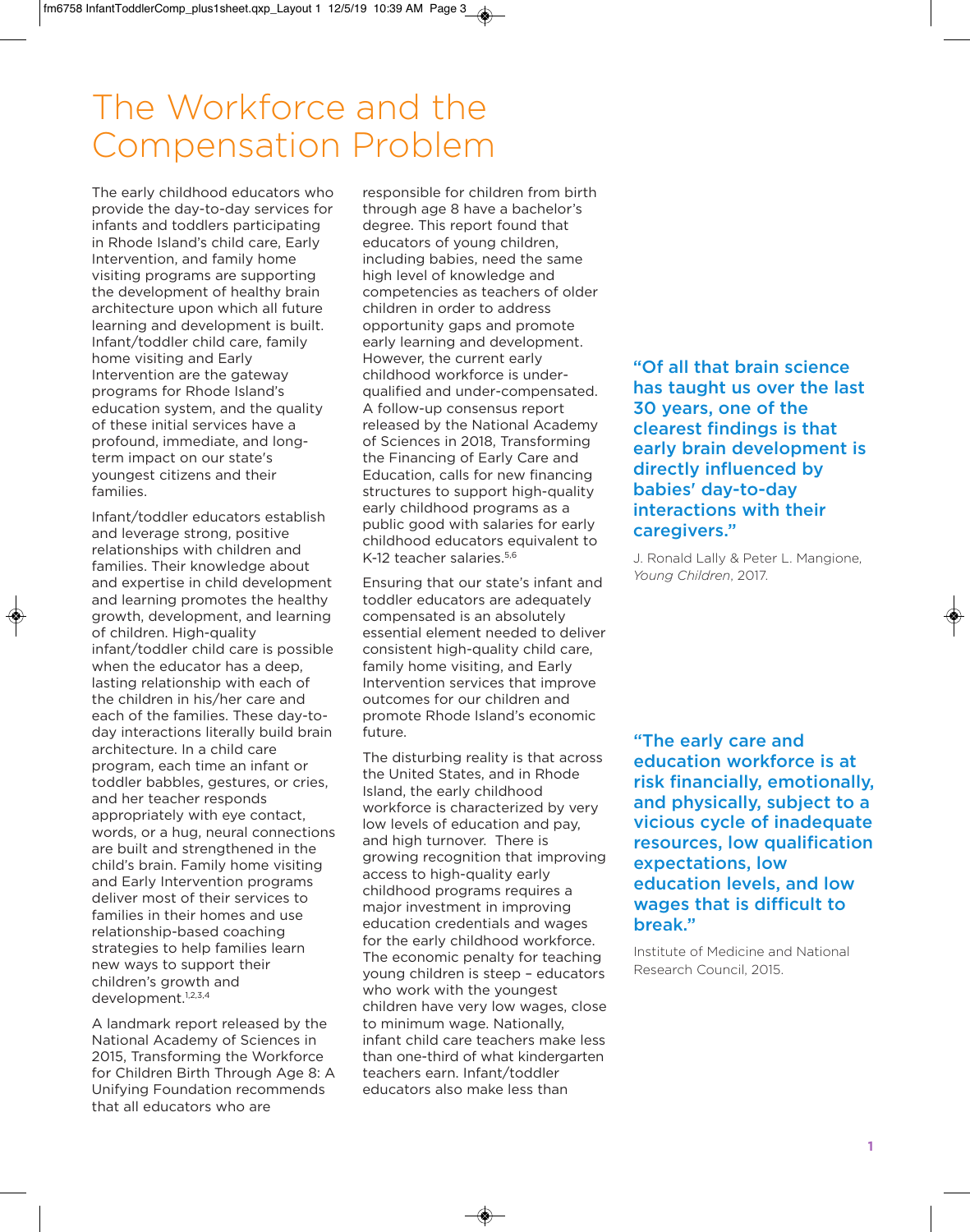### **Table 1: Median Wage Comparisons, Rhode Island, 2017**

| <b>PROFESSIONAL ROLE</b>                            | <b>HOURLY</b>              | <b>ANNUAL</b>           | <b>RHODE ISLAND</b><br><b>STANDARD OF NEED</b>                                                                          |
|-----------------------------------------------------|----------------------------|-------------------------|-------------------------------------------------------------------------------------------------------------------------|
| <b>CHILD CARE</b>                                   | \$11.82/hour               | \$24,580                |                                                                                                                         |
| <b>EARLY INTERVENTION</b>                           | \$13.50 to<br>\$20.00/hour | \$28,080 to<br>\$46,000 | Workers with<br>young children<br>need earnings<br>between \$63,000<br>and \$68,000 per<br>year to meet<br>basic needs. |
| <b>FAMILY HOME VISITING</b>                         | \$14.63 to<br>\$20.00/hour | \$30,430 to<br>\$46,000 |                                                                                                                         |
| ALL RI OCCUPATIONS                                  | \$19.45/hour               | \$40,460                |                                                                                                                         |
| <b>PUBLIC SCHOOL</b><br><b>TEACHER KINDERGARTEN</b> | \$38.45/hour               | \$66,640                |                                                                                                                         |
| <b>PUBLIC SCHOOL</b><br><b>TEACHER ELEMENTARY</b>   | \$41.02/hour               | \$71,100                |                                                                                                                         |

Sources: Child care, public school teachers, and all RI occupations from Whitebook, M., McLean, C., Austin, L. J. E., & Edwards, B. (2018). *Early childhood workforce index 2018.* Berkeley, CA: Center for the Study of Child Care Employment. Early Intervention data from Rhode Island Executive Office of Health and Human Services. Family Home Visiting data from Rhode Island Department of Health. Standard of need information from *The 2018 Rhode Island Standard of Need.* (2018). Providence, RI: Economic Progress Institute.

preschool teachers, even with the same degree. Wage discrepancies grow as education levels increase, making it particularly difficult to attract and retain educators with bachelor's degrees in infant/toddler programs.7

Infant/toddler professionals in Rhode Island are the lowest paid educators in the state. Pay falls well below the Rhode Island Standard of Need, an estimate of the pre-tax earnings required by families with children to meet basic needs (\$63,000 for a single parent with two children and \$68,000 for a two-parent family with two children in 2018).

In 2017 in Rhode Island, the median hourly wage was \$11.82 for child care teachers, which translates to \$24,580 per year. While Early Intervention and family home visiting professionals do somewhat better, their situation falls short as well. For Early Interventionists the pay range is between \$13.50 and \$20 hour, or \$28,080 to \$46,000 annually. For family home visitors, the range is \$14.63 to \$20 an hour, or \$30,430 to \$46,000 annually.

Within the infant/toddler workforce there is a sharp divide between the qualifications and compensation of child care teachers who work directly with

children (many children spend up to 10 hours per day 5 days per week in child care) and staff who work with families in Early Intervention and family home visiting programs where a typical family receives one 90-minute visit per week.

The majority of family home visiting direct service staff have bachelor's degrees or higher and extensive training to implement a model intervention. Some home visiting staff are licensed social workers or registered nurses. The majority of Early Interventionists have bachelor's degrees and are trained to assess children for developmental delays and disabilities and provide coaching to families and to child care providers to promote young children's learning and development and address developmental issues. Some Early Intervention providers have advanced degrees and are licensed therapists (physical, occupational, speech).

In contrast, infant/toddler child care teachers may have only a high school diploma although some do have a bachelor's degree. A 2014 Rhode Island study found that infant/toddler teachers in Rhode Island have wages ranging from \$9.70/hour for those with a high

**"I can't keep teachers in the infant/toddler program very long. As soon as they earn a CDA and demonstrate good teaching practices in the infant or toddler classrooms, they either move up to preschool child care classrooms or leave because they got a job in Early Head Start or Head Start."** 

Rhode Island child care provider

school diploma or less (24% of the infant/toddler teachers in the state) to \$13.00/hour for those with a bachelor's degree (15% of the infant/toddler teachers in the state), with an average wage for infant/toddler teachers of \$10.50/hour. The same study found that 84% of family child care providers earn less than \$40,000/year.<sup>8</sup>

The reality is that staff who work in infant/toddler child care, Early Intervention, and family home visiting are part of the same female-dominated labor pool that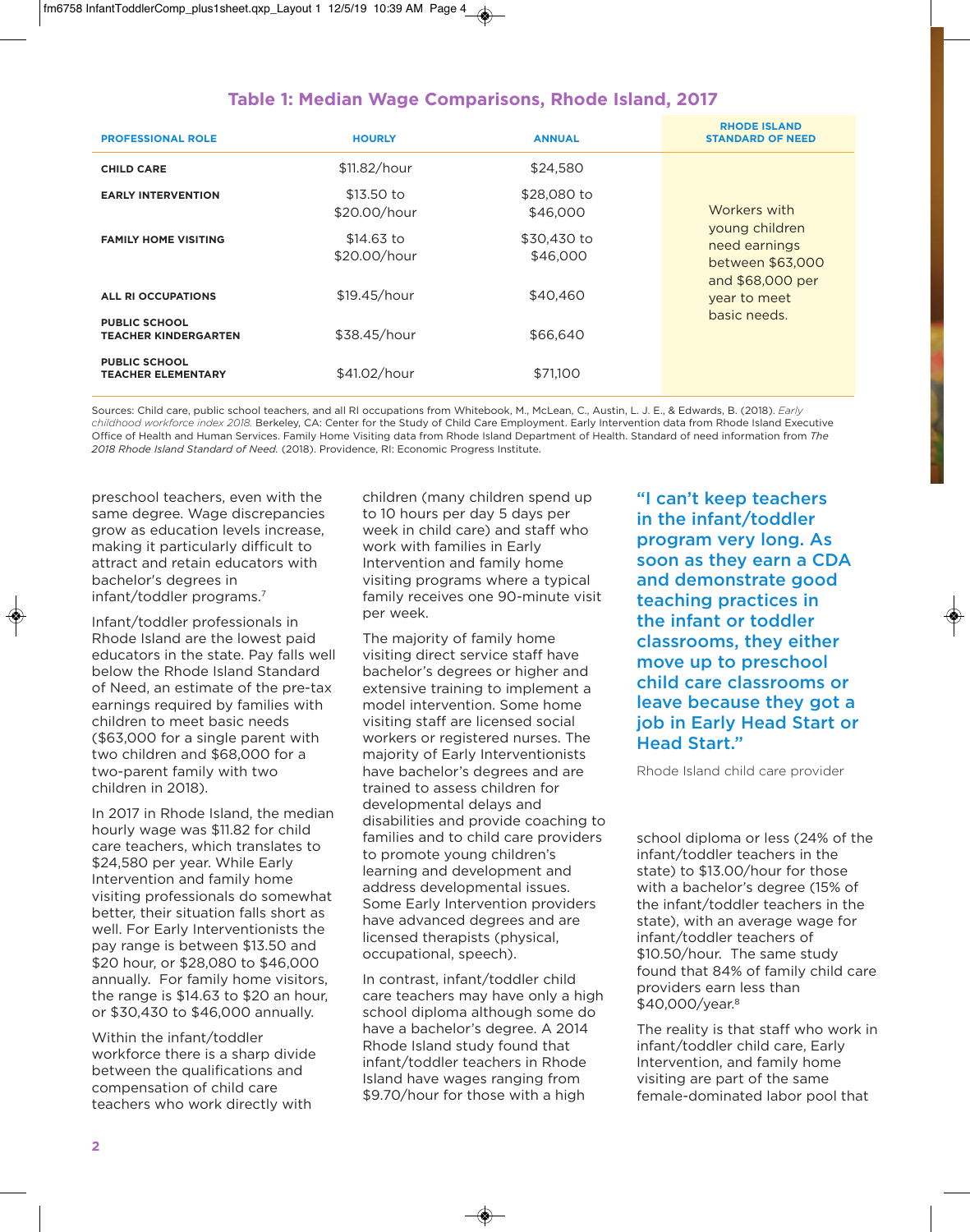

has expertise in working with children and families and is culturally and linguistically diverse. Educational and pay inequities within these systems will drive individuals to change jobs in order to maximize their earnings. For example, an infant/toddler child care teacher who successfully earns her bachelor's degree may now see that she can do better if she joins one of Rhode Island's Early Intervention or family home visiting programs. Likewise, Early Intervention specialists are known to have sought positions in family home visiting programs in order to improve their compensation. And, across all three of these infant/toddler programs, staff who gain additional credentials, such as public school teaching certificates, can do much better by moving on to teach in RI Pre-K or in public schools.

The job movement is troubling for two reasons. First, from a child development perspective, it undercuts core capacity for quality service delivery by depriving the infants and toddlers who are being served of reliable staff who can build relationships with them that are essential to the quality of the services delivered. Second, also

from a child development perspective, it means that developing "master" infant/toddler educators is difficult when staff lack economic incentives to stay in the infant/toddler segment of the early childhood profession. Infants and toddlers have unique developmental needs, and to support them being on track for school readiness by age three, the educators who interact with them must master a complete understanding of infant/toddler child development, how to form strong relationships, and unique approaches to learning aimed at children of this age.

Rhode Island already has two initiatives that address early childhood teacher compensation: the T.E.A.C.H. Early Childhood workforce development program and RI Pre-K. The T.E.A.C.H. Early Childhood national model was implemented in Rhode Island starting in 2010 and helps child care teachers complete associate's and bachelor's degree programs by partnering with employers to provide tuition assistance, release time, money to cover book and transportation costs, small wage increases or bonuses as coursework is completed, and a

commitment by scholarship recipients to continue working in their classroom for a year. RI Pre-K, offered through a mixed delivery system of child care programs, Head Start agencies, and public schools, is recognized nationally for meeting all 10 national benchmarks for quality, including having preschool teachers with bachelor's degrees and early childhood teaching certificates and teaching assistants with Child Development Associate (CDA) credentials or 12 college credits in early childhood education. The state funds the program and requires that lead teachers are paid salaries equal to the starting salaries of kindergarten teachers in the public schools. Rhode Island's commitment to the RI Pre-K workforce should be extended to the infant/toddler teaching workforce with strong supports to ensure educator qualifications and effective infant/toddler practices are rewarded with compensation equivalent to kindergarten teachers in the public schools.<sup>9</sup>

**"When my home visitor changes, I have to explain everything about my child and our family all over again and start from the beginning."** 

Rhode Island family

**"I really worry about the turnover in my son's child care classroom. I never know which teacher is going to be there at drop off. Sometimes I can't even remember the name of the teacher."** 

Rhode Island mother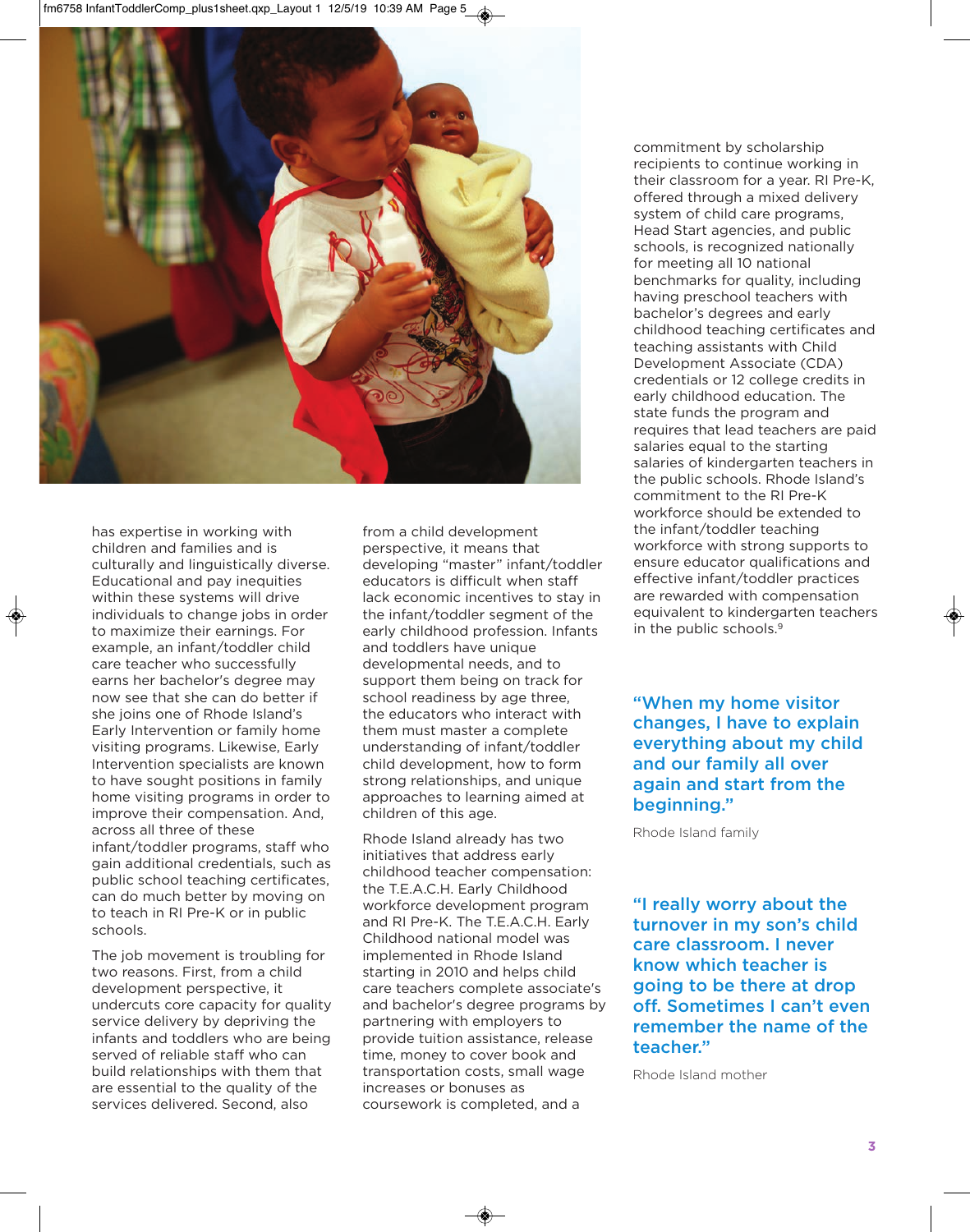## Financing Improved Compensation for the Infant/Toddler Workforce

Implementing the Task Force recommendations will require expanded financial commitment. Rhode Island has relied on federal funding to grow its commitment to quality child care, Early Intervention and home visiting. Additional revenue generating strategies beyond federal investment are needed, including expanding state investments. For child care, state funding has declined from \$56.2 million/year to \$10.0 million/year between State Fiscal Year 2005 and State Fiscal Year 2020.10 Restoring state funding for child care is a critical next step to ensure child care rates meet federal standards for equal access and to fund wage supplements to attract and retain effective infant/toddler educators in child care programs that seve low- and moderate-income families. Family home visiting and Early Intervention programs do not rely on tuition paid by families so wages can be more directly impacted through state contracts and Medicaid rates that enable programs to pay competitive wages. The Task Force anticipates additional revenue generation strategies will be needed at the state level to address the infant/toddler educator compensation crisis. In considering the role of the private and philanthropic sector, their investment approaches—while important—are not generally



conducive to the ongoing operating monies needed to elevate and sustain improved compensation for the infant/toddler workforce. A prime focus must be placed on elevating the commitment to and investment in the infant/toddler workforce who provide these backbone programs in child care, Early Intervention, and home visiting, and expanding the funding base beyond the current state and federal commitments.

**"The deficiencies in the current system are hurtful to all children and families in need of early care and education options and to the adults who are early care and education practitioners and educators – who are themselves often in extreme economic distress."** 

National Academy of Sciences, Engineering, and Medicine, 2018.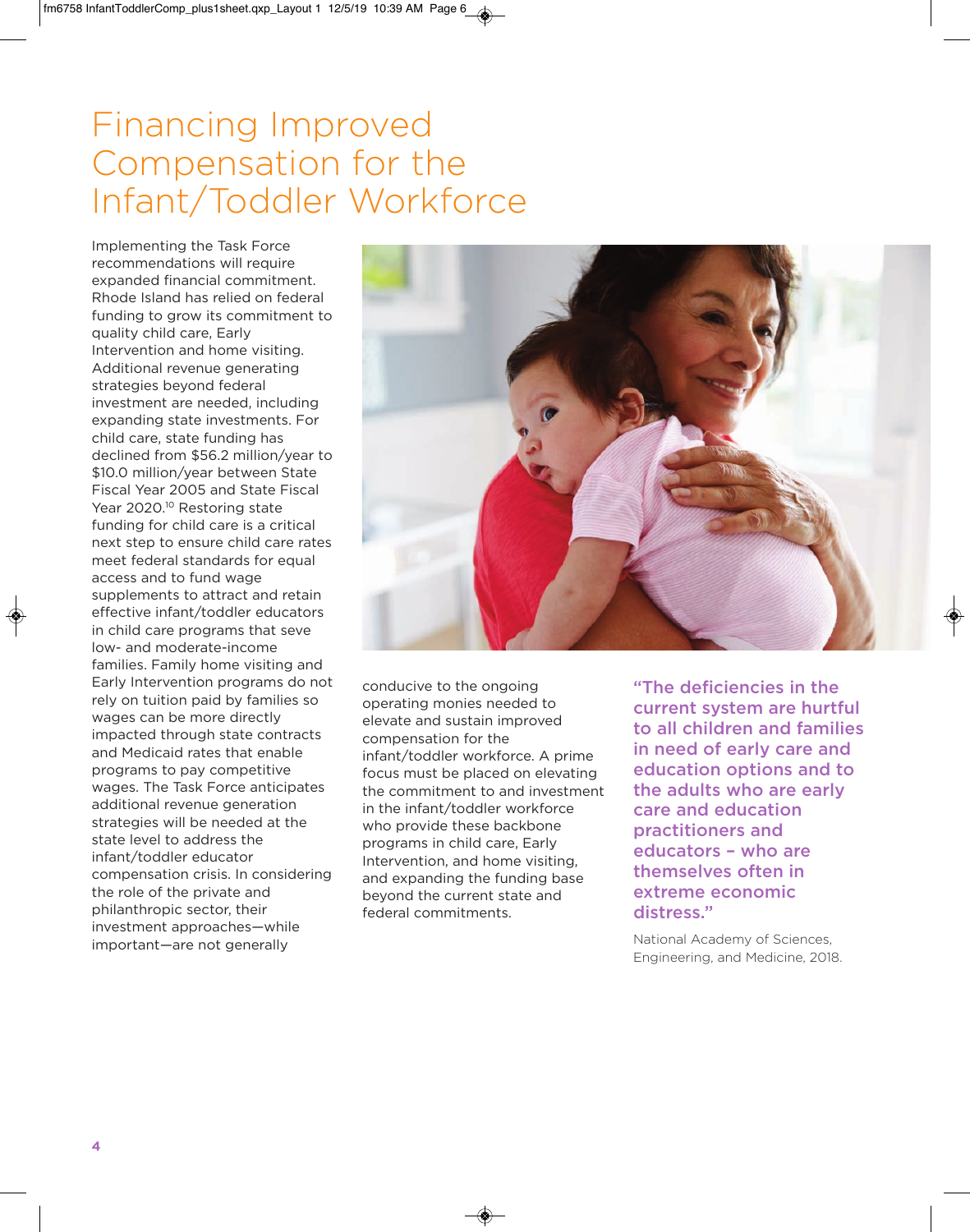## Task Force Recommendations

In response to ongoing challenges identified by programs that struggle to attract, develp, and retain effective infant/toddler professionals, the Rhode Island Association for the Education of Young Children and Rhode Island KIDS COUNT co-chaired a Task Force to develop strategies to improve compensation across child care, Early Intervention, and family home visiting. This cross-sector Task Force consisted of representatives from state, community, and private partners. The Task Force met eight times to review national guidance and effective practices in other states and to develop these recommendations, which are summarized below. These recommendations provide significant opportunity for many leaders in the public and private sectors to contribute to the development of an appropriate compensation approach for the infant/toddler workforce that provides critical child development supports through child care, Early Intervention, and family home visiting. Recommendations are color-coded to indicate the key leaders who will need to work together to achieve implementation.

#### **KEY TO LEADERSHIP ROLES FOR IMPLEMENTING RECOMMENDATIONS**

- State agencies (e.g., Governor's Office, Department of Human Services, Department of Health, Executive Office of Health and Human Services, Department of Labor and Training)
- Advocates (e.g., Rhode Island Association for the Education of Young Children, Rhode Island KIDS COUNT, Economic Progress Institute, unions, etc.)
- Employers of infant/toddler professionals
- State legislators

### Four Cross-Sector Recommendations

- **1)** Adopt and use a statewide target wage scale linked to education levels for infant/toddler educators, Early Interventionists, and family home visitors.  $\bullet$
- **2)** Conduct a public education campaign designed to show the value of infant/toddler educators and the need for improved compensation. ••••
- **3)** Establish an Infant/Toddler Employer Group facilitated by the Rhode Island Department of Labor and Training.  $\bullet$   $\bullet$
- **4)** Establish a working group to develop and introduce an Early Childhood Workforce Investment Act in 2020. •••••

### Two Infant/Toddler Child Care Recommendations

- **1)** Commit to meeting federal rate guidelines for the Child Care Assistance Program through tiered quality rates.  $\bullet$   $\bullet$
- **2)** Fund an infant/toddler wage supplement demonstration project to help child care programs retain qualified and effective infant/toddler educators. ••

### Three Early Intervention Recommendations

- **1)** Leverage existing billing opportunities to support Early Intervention. ••
- **2)** Establish a compensation-based incentive pool.  $\bullet \bullet$
- **3)** Review and update Early Intervention reimbursement rates.  $\bullet$

### One Home Visiting Recommendation

**1)** Incorporate the infant/toddler educator wage scale into family home visiting contracts.  $\bullet \bullet$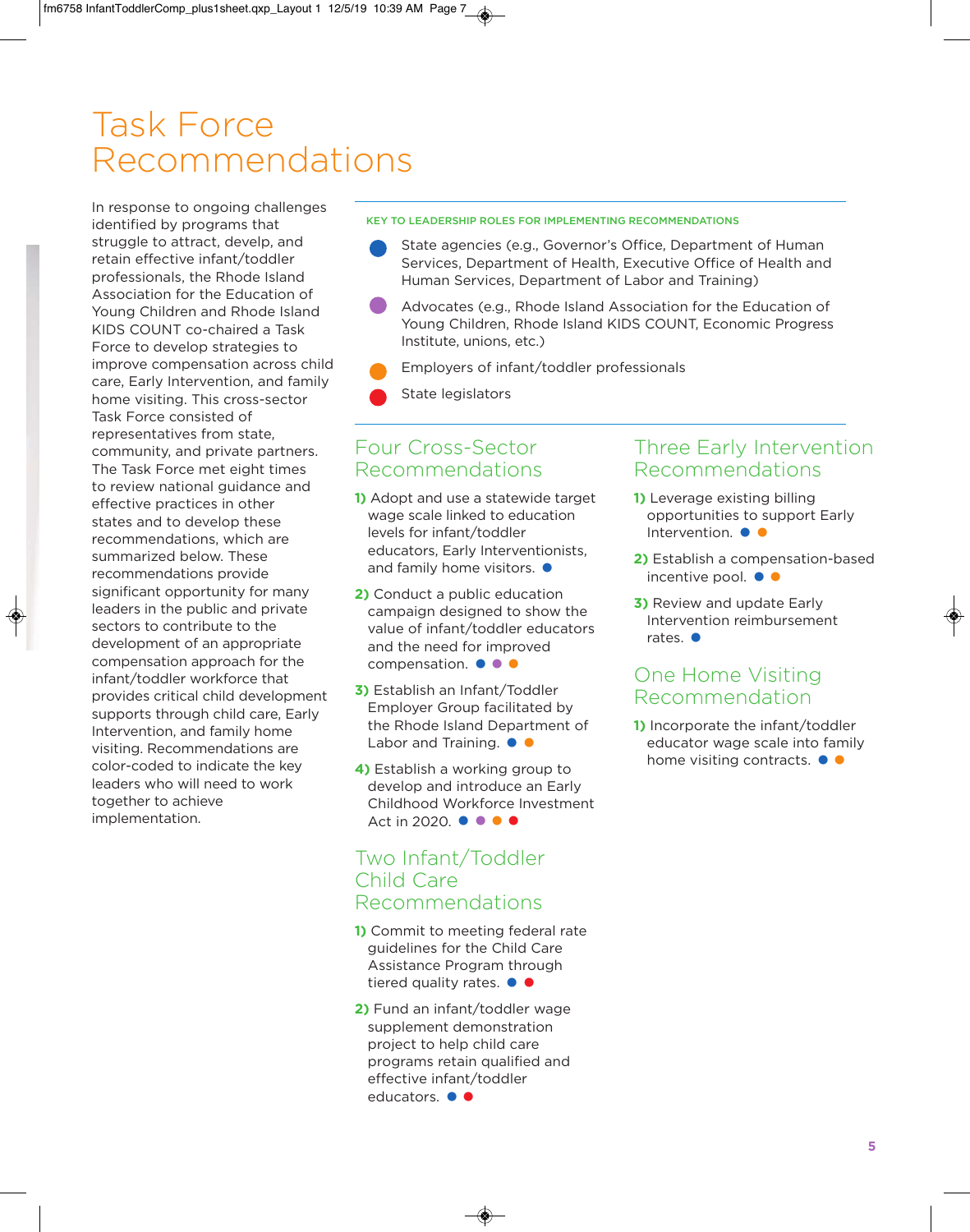## Recommendations

### **C R OSS - S E C TO R R E CO M M E N DAT I O N S**

#### **CROSS-SECTOR RECOMMENDATION 1:**

**Adopt and use a statewide target wage scale linked to education levels for infant/toddler educators, Early Interventionists, and family home visitors.**•

Early in the process, the Task Force developed an aspirational target wage scale, shown in Table 2 below, for infant/toddler educators in child care centers, Early Head Start, and family child care, Early Interventionists, and family home visitors (Parents as Teachers, Healthy Families America, and Early Head Start). We note the Nurse Family Partnership program requires a minimum credential of Bachelor's in Nursing and so requires a different wage scale. The wage scale model illustrates targets for compensation reform associated with an individual's education. The educational levels of the model are aligned with the BrightStars educational requirements at Star Rating 3, 4, and 5.

The Task Force urges the public sector to use the target wage scale when developing contracts with and setting rates for infant/toddler service providers. The Task Force also recommends that evidence of effective practices be incorporated into wage scales. Research has shown that college degrees and knowledge of child development are linked to improved practices, but they are not a guarantee. The RI Pre-K program requires teachers and teaching assistants to have certain educational credentials and to achieve target scores on valid and reliable measures of classroom practices. Both of these requirements are nationally recommended standards. The RI Pre-K program provides ongoing support to teachers and their employers to reach these target scores.

It is important to note that the Target Hourly Wage and Target Annual Salary represent the "floor" for compensation, not the ceiling or maximum amount. These amounts may increase based on an individual's work experience and/or other credentials (e.g., Infant Mental Health endorsement). Currently we acknowledge that the vast majority of infant/toddler service providers (the employers) cannot meet these targets due to a lack of resources.

The "Level 1" target hourly wage was purposefully set at \$16 – one dollar above a target minimum wage of \$15 per hour (the target hourly wage for those working in child care with a high school diploma – the minimum qualifications required by state licensing). In addition, while these targets were developed for infant/toddler educators, they could also be applied to professionals working with preschool–age children.

#### **CROSS-SECTOR RECOMMENDATION 2:**

**Conduct a public education campaign designed to show the value of infant/toddler educators and the need for improved** compensation. ••

Rhode Island demonstrated a deep understanding of the importance of its preschool teachers when it set up its RI Pre-K initiative, setting funding at a level that would provide Pre-K teachers with pay parity to entry level K-2 educators. However, the public's understanding of the importance of the infant/toddler workforce lags behind. A concerted public education campaign is needed to help policymakers and other influencers understand that the quality of infant/toddler programming is tied to the state's school readiness and early grades goals, and that adequate wages are needed to ensure programs can attract and retain high-quality infant/toddler educators, like the approach the state uses for RI Pre-K teachers.

### **Table 2: Compensation Goals Infant/Toddler Educator Target Wage Scale, Rhode Island, 2019**

| <b>LEVEL</b>  | <b>EDUCATION</b>                    | <b>TARGET</b><br><b>HOURLY WAGE</b><br><b>FLOOR</b> | <b>12-MONTH TARGET</b><br><b>ANNUAL SALARY</b><br><b>FLOOR</b> |
|---------------|-------------------------------------|-----------------------------------------------------|----------------------------------------------------------------|
|               | CDA credential or 3 FCF credits     | \$16                                                | \$33,280                                                       |
| $\mathcal{P}$ | 12 FCF credits                      | \$17                                                | \$35,360                                                       |
| 3             | Associate's degree                  | \$19                                                | \$39,520                                                       |
| 4             | Associate's degree & 24 ECE credits | \$20                                                | \$41,600                                                       |
| 5             | Bachelor's degree                   | \$22                                                | \$45,760                                                       |
| 6             | Bachelor's degree & 24 ECE credits  | \$24.15                                             | \$50.240                                                       |

\* Assumes that these amounts will need to be adjusted over time to account for inflation/cost of living. Note: level 1 is \$1 more than the target for the minimum wage of \$15/hour and level 6 is equivalent to the starting kindergarten teacher salary in Rhode Island in 2017-2018 (\$41,869)<sup>11</sup> adjusted to a 12-month schedule.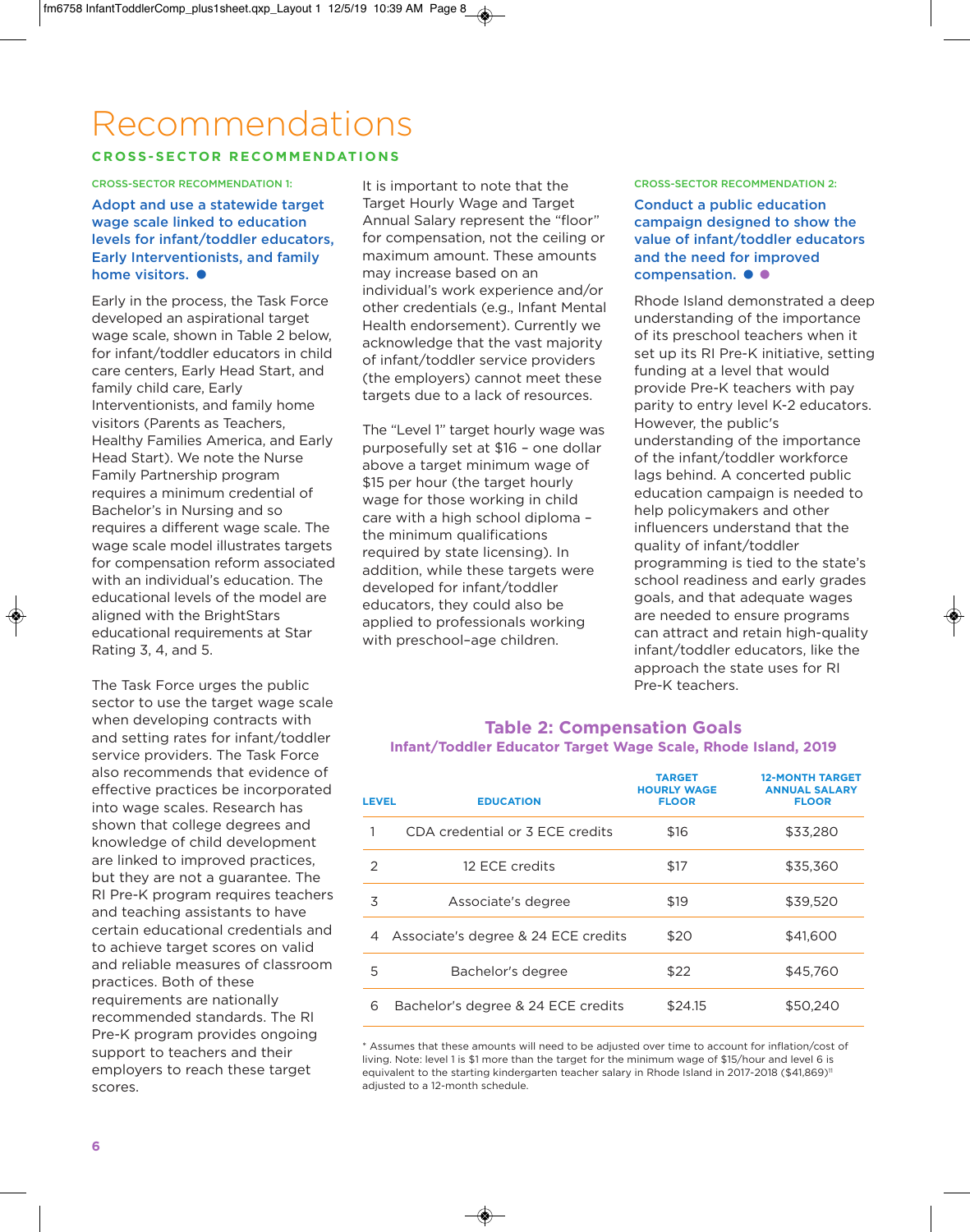

#### **CROSS-SECTOR RECOMMENDATION 3:**

### **Establish an Infant/Toddler Employer Group facilitated by the Rhode Island Department of Labor** and Training.  $\bullet \bullet$

The Rhode Island Department of Labor and Training (DLT) has been an active member of the Task Force and shared information about how they work with employers across the state to support recruitment, development, and retention of qualified staff. DLT understands the infant/toddler workforce is predominantly female, culturally diverse, and poorly compensated – even when education credentials are attained. DLT also understands that many employers struggle to recruit, develop, and retain qualified infant/toddler educators, family home visitors, and Early Interventionists with the resources available, and that this struggle can cause waiting lists and limit access to child care, family home visiting, and Early Intervention programs for families throughout Rhode Island.

DLT typically works in partnership with employers to solve a variety of workforce development needs – including helping employers meet demand for talent through internships and apprenticeships, finding and training new hires, and updating the skills of current employees. DLT's work is demanddriven, collaborative, flexible, and business-led.

The Task Force recommends that an Infant/Toddler Employer Group be convened to work with DLT, the Governor's Workforce Board, and the Department of Human Services to identify and implement creative solutions to current infant/toddler workforce needs. This may include recruitment, training, and/or systems-change sector improvements, such as establishing a registered apprenticeship model for the infant/toddler workforce.

The Task Force also discussed the feasibility and value of developing a state-endorsed early childhood education career pathway as a tool to support the workforce and help employers. The state has

developed workforce career pathways to support numerous fields (e.g., Hospitality, STEM, Manufacturing, and many more). Currently, DLT is engaged in a Healthcare Workforce Transformation initiative that includes "Build Healthcare Career Pathways to Develop Skills that Matter for Jobs that Pay" as its first priority. The state is also working to establish a teaching career pathway for high school students to earn an endorsement on their high school diploma and currently offers child development and infant/toddler college coursework to high school students through the Advanced Course Network. At this time, it is not clear to the Task Force whether resources devoted to developing a Rhode Island early childhood educator career pathway would significantly advance the compensation of infant/toddler educators due to market limitations that do not reward skill development with wage gains.<sup>12</sup> The state and advocates should continue discussions with DLT related to recruitment, development, and retention of the infant/toddler workforce in Rhode Island.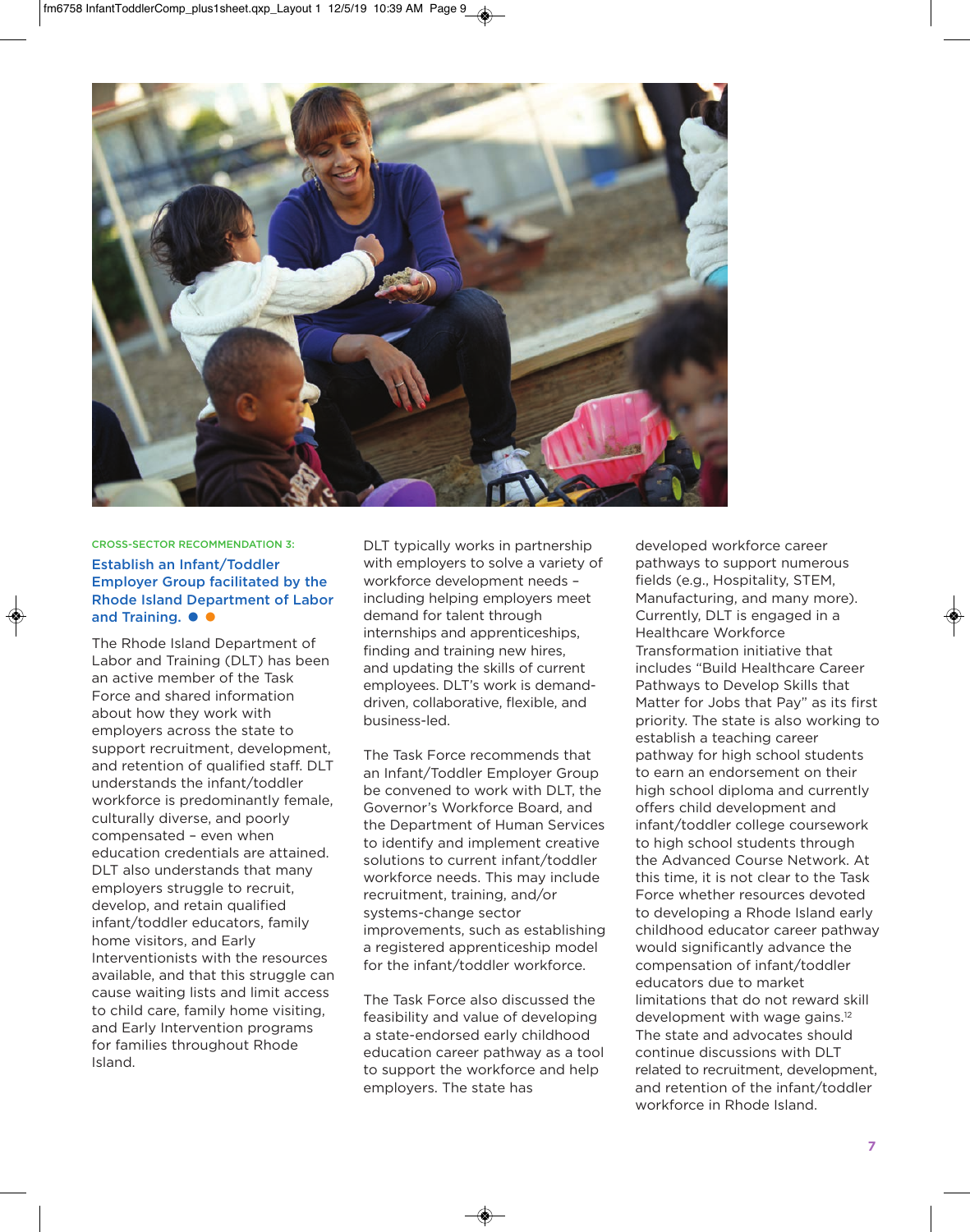#### **CROSS-SECTOR RECOMMENDATION 4:**

### **Establish a working group to develop and introduce an Early Childhood Workforce Investment** Act in 2020. •••••

Rhode Island has been able to advance Pre-K, family home visiting, Early Intervention, and the BrightStars Quality Rating and Improvement System through legislative action. Several states have drawn attention and resources to the early childhood workforce through legislative strategies to promote government action that addresses challenges facing the early childhood workforce – including educational and career advancement and compensation. A working group consisting of representatives from the legislative and executive branches, together with advocates and providers, should review legislation that has been introduced in other states and at the federal level and develop a Rhode Island Early Childhood Workforce Investment Act. This work will yield a strong understanding of the needs of the infant/toddler workforce, and provide a forum to work together to move forward the overall recommendations from the Task Force and importantly, to include consideration of revenue enhancements that will be needed to support the infant/toddler workforce.

### **"Any steps that would decrease turnover in the field will lead to improved support for families."**

Rhode Island Family Home Visiting Strategic Plan 2019-2024

### Recommendations **INFANT/TODDLER CHILD CARE RECOMMENDATIONS**

The Rhode Island child care system is a private market with parents shouldering the majority of the costs. The Rhode Island Child Care Assistance Program (CCAP), provides a subsidy for approximately 10,000 children of eligible, low-income families. Parents may enroll their child(ren) in any licensed program in the state that accepts CCAP payments. CCAP payments are made directly to child care programs that submit invoices for reimbursement. In 2018, Rhode Island increased and began tiering CCAP rates to incentivize quality with higher rates paid to programs with higher quality ratings. Tiering rates to promote quality is a common practice across the U.S. Parents with incomes above the federal poverty level are responsible for making co-payments directly to the child care provider.

State child care licensing standards set the minimum standards required to legally operate a child care program, including staff: child ratios.

BrightStars is the state's Quality Rating and Improvement System for child care and early learning programs, providing a pathway for licensed child care programs to achieve research-based quality standards that promote children's development and learning. Although many child care programs in Rhode Island have made progress at achieving high-quality standards, as of January 2019, only 8% of infants and toddlers in CCAP and only 12% of licensed infant and toddler slots in the state were in a high-quality program (with a 4 or 5 star rating). Attracting, developing, and retaining qualified and effective educators has been a significant barrier for programs that are working to improve their BrightStars quality rating. The two recommendations that are specific to infant/toddler child care should be addressed simultaneously as co-equal priorities. Because rates for the Child Care Assistance Program are based on private market rates paid by middle-income families for child

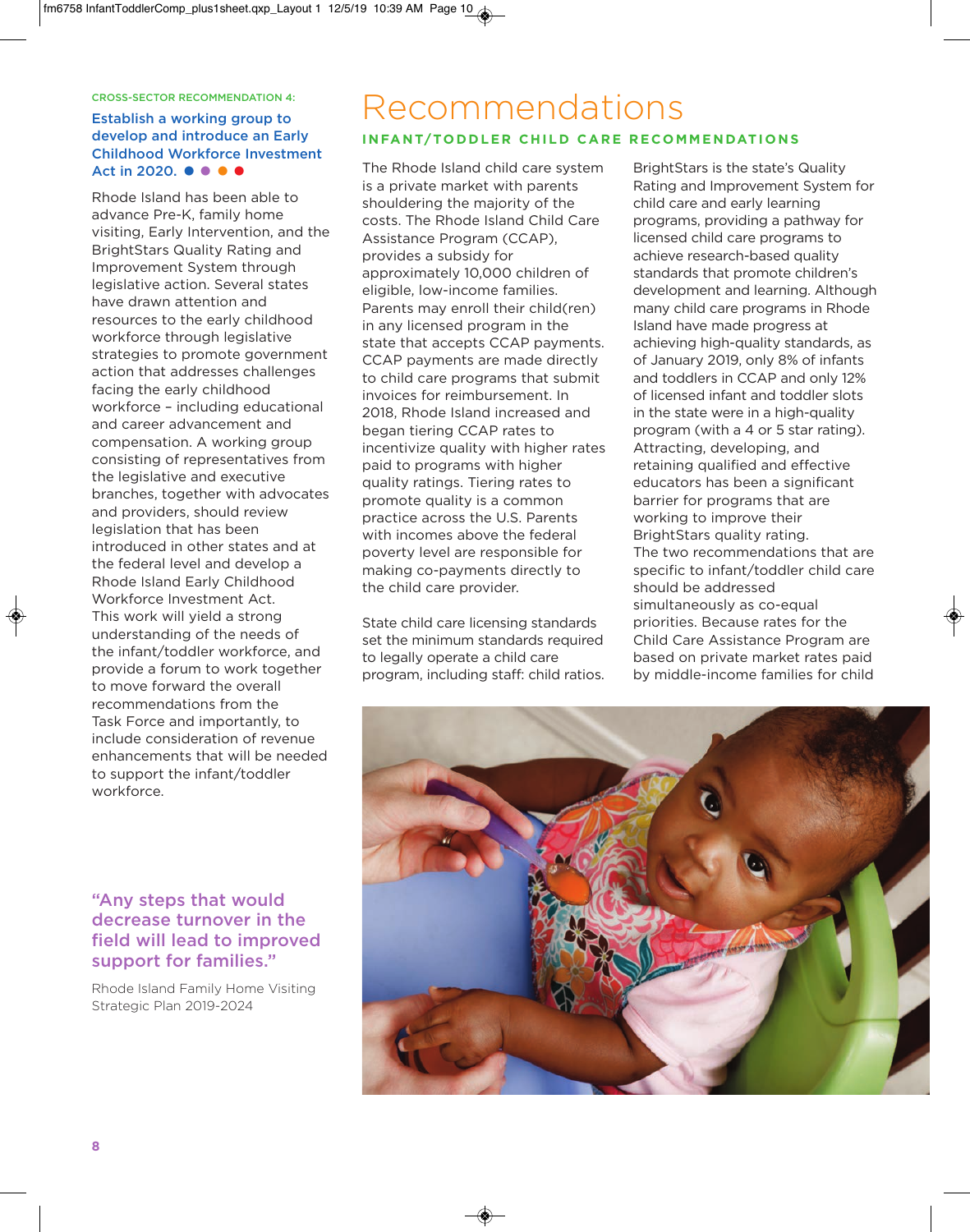care and because children receiving a CCAP subsidy are enrolled in programs and classrooms alongside the children of middleincome families paying private tuition, increasing CCAP rates alone will not provide sufficient revenue to increase educator wages adequately. At the same time, we know that Rhode Island's child care programs are in financial distress. A current analysis by LISC shows that only 30% of programs reviewed met established financial ratios for fiscal strength and stability; similarly, a very high percentage of centers surveyed have no cash on hand to deal with an emergency. Despite allocating 60% of revenues to teacher pay, programs do not pay their staff more because they lack the resources overall to increase wages.13 So, while the ongoing commitment to improve CCAP rates to meet federal benchmarks is essential so that low-income families can have access to the same child care market that middle-income families are using, it must be complemented by a significant strategy to address educator compensation, as outlined in the second recommendation. This second strategy is designed to support infant/toddler educators working in programs that include both low-income children in the CCAP program and middle-income children by providing a financial award directly to qualified and effective infant/toddler educators on top of the wage they earn from their employers. This financial incentive is designed to help early childhood programs retain qualified and effective infant/toddler educators. The Task Force recommends phasing in the second recommendation through a carefully conducted demonstration project that will allow a model to be developed and refined before the final cost model and scaling approach is adopted.

#### **INFANT/TODDLER CHILD CARE RECOMMENDATION 1:**

### **Meet federal rate guidelines for the Child Care Assistance Program through tiered quality rates. ● ●**

The federal Child Care and Development Block Grant Act, which provides core funding for Rhode Island's Child Care Assistance Program (CCAP), requires the Rhode Island Department of Human Services to certify that the rates it is paying for CCAP services are sufficient to ensure eligible children have equal access to child care services comparable to those provided to children who are not eligible to receive CCAP. The benchmark for equal access established by the federal government are rates at or above the 75th percentile of the current child care market with base rates set at or above the 25th percentile. Currently, CCAP rates for infants and toddlers in child care centers and family child care homes that meet BrightStars 5-star standards meet the federal benchmark based on the 2018 market rate survey conducted by the University of Rhode Island. However, base CCAP rates fall well below the 25th percentile and do not meet the equal access provision.14,15

Rhode Island should meet federal expectations for CCAP rates so that low-income children have equal access to the care available and high-quality programs can afford to serve children with a CCAP certificate. However, we note that adequate rates alone will not ensure adequate pay to attract, develop, and retain qualified and effective child care teachers. CCAP rates are determined using a private market rate that is suppressed due to low rates paid by middle-income families as they struggle to afford the true cost of quality care.

**Improving CCAP rates are a necessary but insufficient strategy to adequately raise child care teacher wages and provide access to highquality child care. Child care programs are economically integrated and rates for middle income families cannot be raised much higher than they are now – parents cannot afford to pay more and teachers cannot afford to get paid less.**

Rhode Island's recent adoption in 2018 of tiered quality rates for children under age six enrolled in centers provides a strong incentive for programs to make quality improvements. Setting the top tier rate at or above the federal benchmark for access to quality care (75th percentile of market rate) resulted in a 33% CCAP rate increase for infants and toddlers in 5-star programs. This important policy victory is helping programs sustain quality improvement activities, including small wage enhancements for teachers, and is providing parents with more purchasing power so they can enroll their children in higher quality programs. Now, companion strategies to support the development and retention of individual infant/toddler teachers are needed – including support for programs with lower-quality ratings that are on a path toward quality improvement.

The projected cost for FY 20-21 to meet federal equal access rate standards for all children in the Child Care Assistance Program exceeds \$7 million.<sup>16</sup> Assuming federal child care dollars remain stable, additional state resources will be needed to meet these benchmarks for low-income families to have equal access to programs.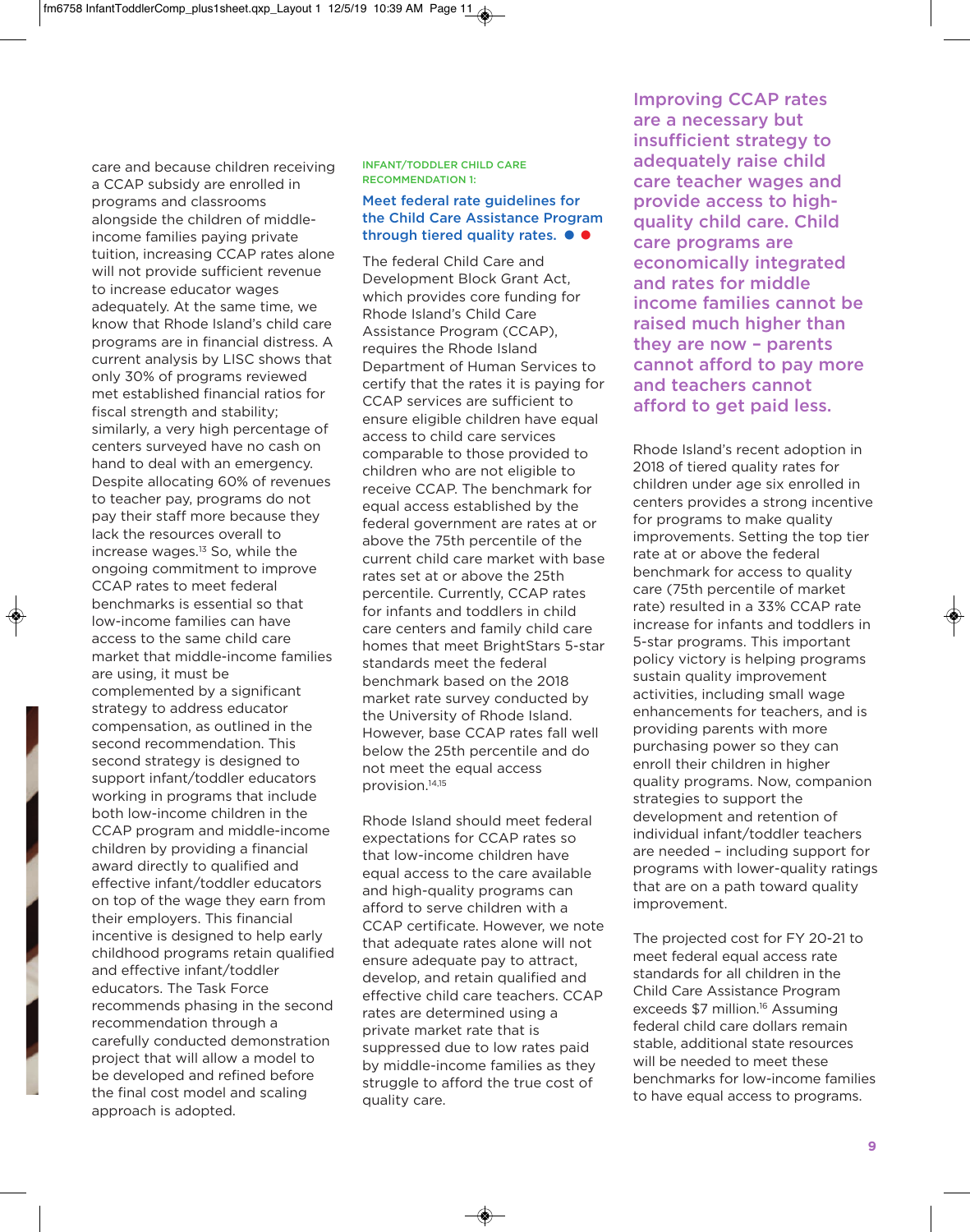#### **INFANT/TODDLER CHILD CARE RECOMMENDATION 2:**

**Fund an infant/toddler wage supplement demonstration project to help child care programs retain qualified and effective infant/toddler educators.** ••

The most widely adopted approach to addressing teacher compensation in the United States are wage supplements paid directly to individual early childhood teachers, primarily via stipends. At least 15 states provide targeted wage supplements to child care teachers, but these supplements reach less than 2% of the workforce.17 To help provide an incentive for attaining higher education levels and skills, stem the tide of turnover as teachers achieve these credentials, and increase teacher continuity, ongoing salary supplements are provided to early educators based on education achieved, demonstrated skills, and the continuity of care provided.

The Rhode Island Department of Human Services should allocate funding to pilot a demonstration project of education and retention awards for effective teachers who work with infants and toddlers to increase workforce retention, education levels, effective teaching practices, and compensation. This Task Force developed a demonstration project proposal, "Starting Right Teacher Education & Retention Awards." The proposed program will reward child care educators (center-based teachers and family child care providers) who have demonstrated a commitment to the field by achieving higher educational credentials and quality teaching practices. Awards will be given to infant educators working in CCAP/BrightStars programs that are seeking to move up to the next star level or maintain their 5-star



rating. Every six months, qualified teachers will receive a graduated supplement tied to the level of their education and effective teaching practices (aligned to the Infant/Toddler Educator Target Wage Scale). Participants must continue working with infants/ toddlers in CCAP for the duration of the demonstration project and will receive practice-based coaching and technical assistance.

This recommendation is modeled on the strategy used to launch the RI Pre-K program through a twoyear demonstration project with a national expert evaluation. The RI Pre-K demonstration project started with seven classrooms (seven teachers and seven teaching assistants) and was funded to meet national quality standards and pay teachers wages equal to kindergarten teachers.

Findings from the Starting Right Teacher Education and Retention Awards Program would inform the long-term design of a Rhode Island infant/toddler wage supplement strategy, including its cost model and a revenue generation model, as well as national efforts to address the infant/toddler teacher compensation crisis. A more complete description of the proposed demonstration is found in Appendix 3.

Note: The Task Force considered several options before selecting the direct teacher wage supplement strategy. Two other strategies that are in use in some other states and still could be considered for implementation in Rhode Island are:

1) Contract with child care programs that serve CCAP children and provide additional funding and support to meet or sustain program quality targets and pay infant/toddler teachers wages that meet or exceed the target wage scale. This option did not make the final list because Task Force members believed it would be limited to programs that have high concentrations of CCAP children, potentially excluding programs that were more economically integrated.

2) Develop strong refundable state tax credits for teachers who work with infants/toddlers in child care programs to supplement their wages and promote increased education, strong teaching practices, and retention. This option did not make the final list because the Task Force believed it would be difficult to pilot a tax credit program and significant infrastructure would be required for the RI Department of Revenue to verify teacher employment, education credentials, and teaching practices.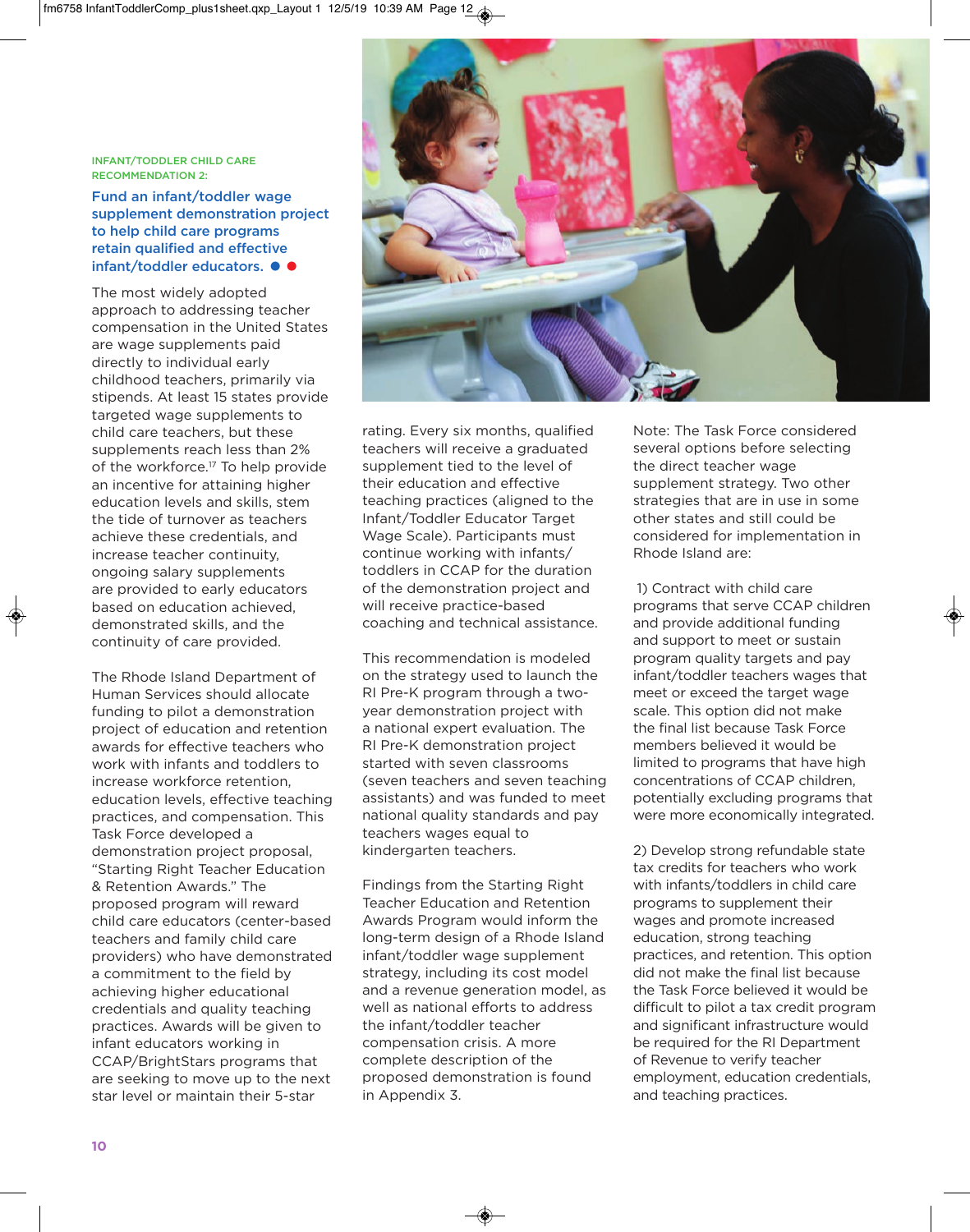## Recommendations

### **EARLY INTERVENTION RECOMMENDATIONS**

The Rhode Island Early Intervention (EI) system is primarily funded by Medicaid (public insurance) and private health insurance. Early Intervention service providers submit bills (claims) to Medicaid and private insurance for reimbursement on a fee-for-service basis. In addition, the EI system receives a small allocation of federal IDEA Part C funds, and a portion of these funds are provided to individual programs to support quality. Parents with children in Early Intervention do not pay anything toward the cost.

**EARLY INTERVENTION RECOMMENDATION 1:**

### **Leverage existing billing opportunities to support Early** Intervention. ••

The Executive Office of Health and Human Services (EOHHS) is the lead state agency responsible for the administration of the Early Intervention (Part C) system to serve infants and toddlers with developmental delays and disabilities. EOHHS is also responsible for the state's Medicaid program. The state Part C team is currently reviewing the billing practices of Early Intervention service providers to ensure all allowable activities under current codes are being utilized and considering other additional activities within the definition of these codes to promote quality and enhanced services. This is a promising strategy that should be fully explored and executed.

#### **EARLY INTERVENTION RECOMMENDATION 2:**

### **Establish a compensation-based incentive pool. ● ●**

The Executive Office of Health and Human Services (EOHHS) should consider using limited Federal IDEA Part C grant funds to create an incentive pool aimed at improved compensation. Incentives may be paid to individual EI front line staff that meet identified targets (e.g., productivity and possibly quality measures). Potentially, additional incentives may be provided for enhanced compensation of EI managers for meeting overall program targets.

#### **EARLY INTERVENTION RECOMMENDATION 3:**

### **Review and update Early Intervention reimbursement rates. ●**

The overall Early Intervention rates have not been increased since the 3% Medicaid rate cut in 2009. Medicaid reimbursement rates should be reviewed utilizing the original methodology that based the rates on current market rates of Early Intervention specialists and therapists. If rates are determined to be inadequate to support quality services with wages adequate to attract and retain qualified EI staff, adjustments should be considered.

## Recommendations

### **FAMILY HOME VISITING RECOMMENDATIONS**

Currently in Rhode Island, Family Home Visiting is funded through contracts from the Department of Health to service providers offering the Nurse Family Partnership, Parents as Teachers, and Healthy Families America programs. In addition, the federal government funds Early Head Start home visiting services through direct contracts. Families enrolled in home visiting programs do not pay anything to participate.

### **FAMILY HOME VISITING RECOMMENDATION 1:**

#### **Incorporate the infant/toddler educator wage scale into family home visiting contracts.** ••

Similar to the existing RI Pre-K contracts described above, state contracts with Family Home Visiting service providers should provide adequate funding and mandate minimum compensation for qualified home visiting staff aligned with the Infant/Toddler Educator Target Wage Scale that is detailed in the first cross-sector recommendation.

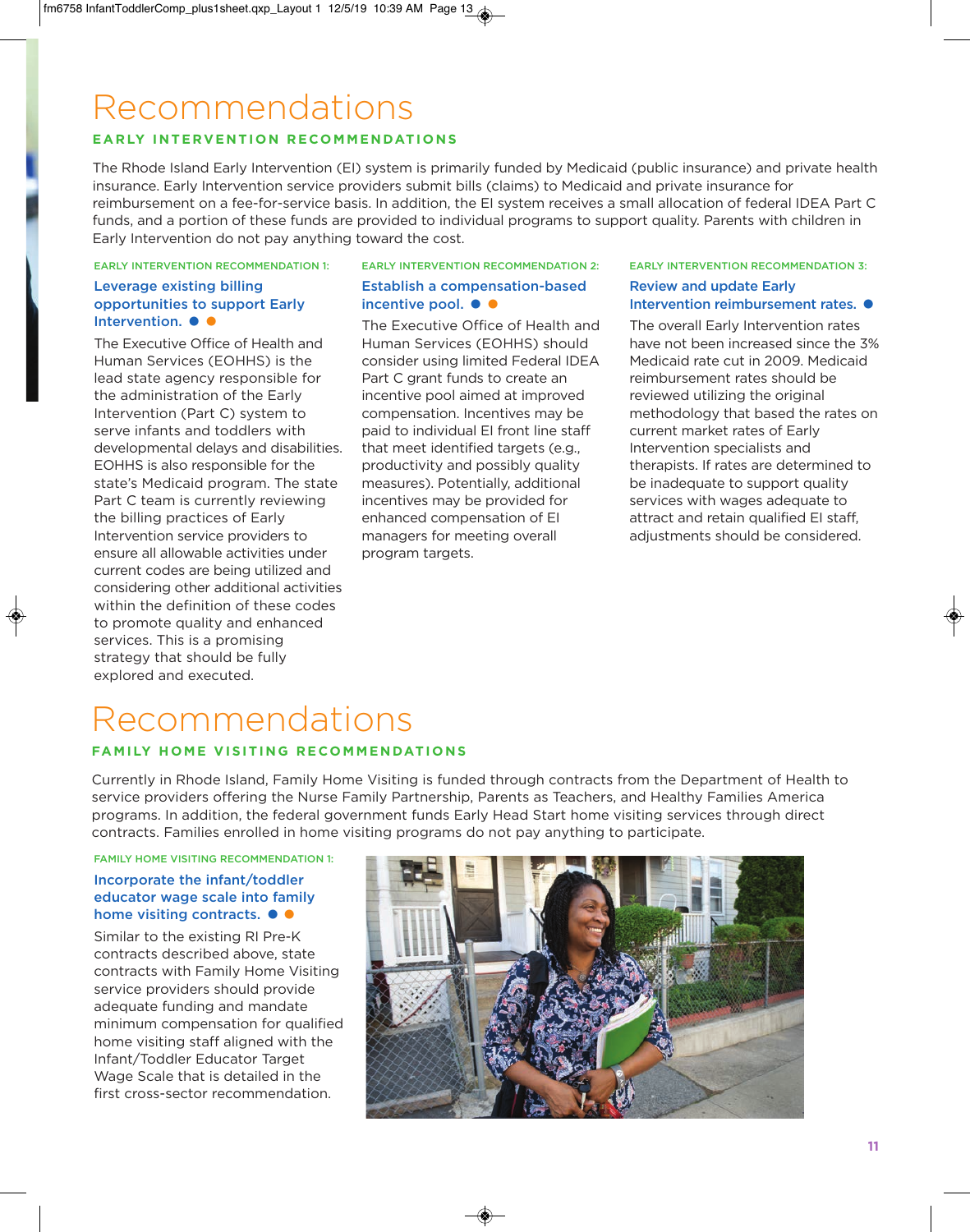## Appendices **APPENDIX 1:**

### **LIST OF TASK FORCE MEMBERS**

**LeanneBarrett** Rhode Island KIDS COUNT

**Kristine Campagna** Rhode Island Department of Health

**Susan Dickstein** RI Association for Infant Mental Health

**Casey Ferrara** Meeting Street

**Maryann Finamore** Children's Friend

**Rachel Flum** Economic Progress Institute

**Leslie Gell** Ready to Learn Providence

**Catherine Green** Genesis Center

**Cara Harrison** Office of the Governor

**Amy Henderson** Rhode Island Department of Human Services

**Lisa Hildebrand** Rhode Island Association for the Education of Young Children

**Robert Kalaskowski** Rhode Island Department of Labor and Training

**Jennifer Kaufman** Rhode Island Executive Office of Health and Human Services

**Cindy Larson** LISC

**Khadija Lewis Khan** Beautiful Beginnings

**Zoe McGrath** Rhode Island Department of Education

**Tara McHugh** Children's Friend

**Caitlin Molina** Rhode Island Department of Human Services

**Sarah Nardolillo** Rhode Island Department of Human Services

**Nicole O'Loughlin** SEIU 1199

**Sheila Grant Orphanides** Center for Early Learning Professionals

**Alyson Panzarella** Rhode Island Association for the Education of Young Children

**Larry Pucciarelli** Rhode Island Department of Human Services

**Courtney Read** Community College of Rhode Island

**Joseph Robitaille** Trudeau Center

**Marinel Russo** Rhode Island Association for the Education of Young Children

**Sharon Terreault** Center for Early Learning Professionals

**Lori Wagner** Rhode Island Child Care Director's Association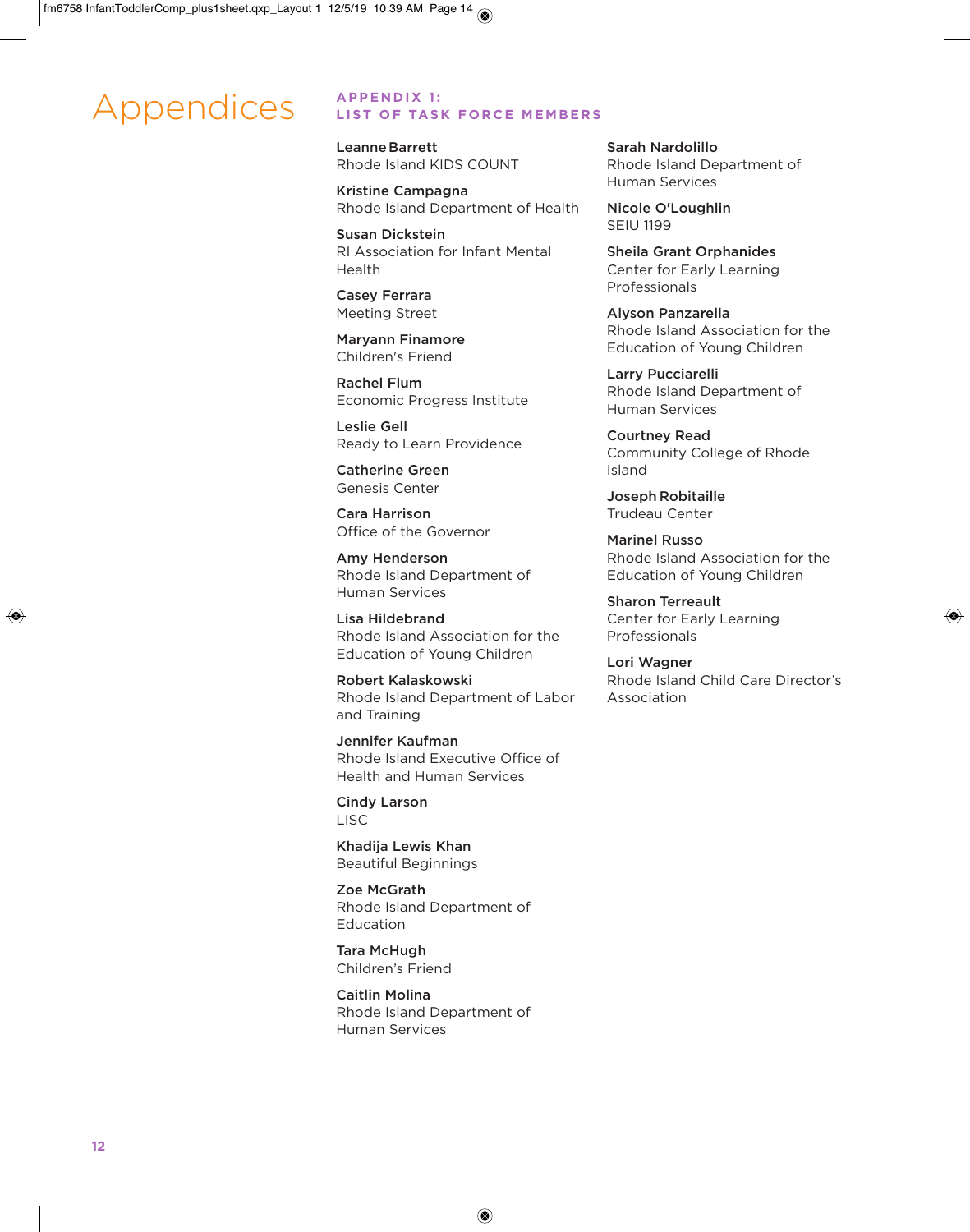#### **A P P E N D I X 2 :**  DATA ON THE RHODE ISLAND INFANT/TODDLER EDUCATOR WORKFORCE

| <b>ESTIMATES</b>        | <b>INFANT/TODDLER CHILD CARE</b>                                                           | <b>FAMILY HOME VISITING</b>                                                                                | <b>EARLY INTERVENTION</b>                                                                                                         |
|-------------------------|--------------------------------------------------------------------------------------------|------------------------------------------------------------------------------------------------------------|-----------------------------------------------------------------------------------------------------------------------------------|
| # Children              | 2,433 infants and toddlers<br>in Child Care Assistance<br>Program (CCAP)                   | 1,278                                                                                                      | 2,219                                                                                                                             |
|                         | 5,790 infant/toddler<br>slots in centers                                                   |                                                                                                            |                                                                                                                                   |
|                         | 914 infant/toddler<br>slots in licensed family<br>child care homes (estimate)              |                                                                                                            |                                                                                                                                   |
| # Educators             | 1,158 infant/toddler<br>teachers (estimate)                                                | 98 home visitors,<br>including supervisors                                                                 | 280 direct service staff,<br>equal to 200 FTE                                                                                     |
|                         | 457 family child care<br>providers                                                         |                                                                                                            |                                                                                                                                   |
| # Employers             | 205 centers licensed to serve<br>infants and/or toddlers                                   | 13 contracted agencies                                                                                     | 9 certified El agencies                                                                                                           |
|                         | 457 self-employed family<br>child care providers licensed<br>to serve infants and toddlers |                                                                                                            |                                                                                                                                   |
| Typical<br>Compensation | \$11.82/hour median wage for<br>child care center teachers,<br>i.e. \$24,580 annually      | \$14.63 to \$20.00/hour,<br>i.e., \$30,430 to<br>\$46,000 annually                                         | \$13.50 to \$20.00/hour,<br>i.e., \$28,080 to<br>\$46,000 annually                                                                |
|                         | 84% of family child care<br>providers report income<br>< \$40,000/year                     | Note: Nurse Family<br>Partnership requires BSN<br>with 3-5 years public<br>health nursing,<br>\$28.54/hour |                                                                                                                                   |
| % Female                | 98% center teachers<br>99% family child care                                               | 99%                                                                                                        | Not available                                                                                                                     |
| % Educators<br>of Color | 20% centers<br>70% family child care                                                       | 69%                                                                                                        | Not available                                                                                                                     |
| % Bachelor's            | 15% infant/toddler                                                                         | 90%                                                                                                        | Master's degree or higher: 50.6%                                                                                                  |
| Degree or Higher        | teachers in centers                                                                        |                                                                                                            | Bachelor's degree: 37.3%                                                                                                          |
|                         | 14% in family child care<br>homes                                                          |                                                                                                            | Less than bachelor's degree: 4.6%                                                                                                 |
|                         |                                                                                            |                                                                                                            | Missing info: 10.6%                                                                                                               |
|                         |                                                                                            |                                                                                                            | NOTE: Beyond the Early Interven-<br>tionist role discussed in this report,<br>many specialized areas require a<br>master's degree |
| Annual Turnover         | 27% for teaching staff<br>in licensed centers                                              | 22%                                                                                                        | 15% with a range from 5%-30%<br>depending on the individual<br>agency                                                             |

Sources: Data on infant/toddler child care teachers from Whitebook, M., McLean, C., Austin, L.J.E. & Edwards, B. (2018). Center for the Study of Child Care Employment, *Early Childhood Workforce Index 2018.* Berkeley: CA Center for the Study of Child Care Employment, University of California at Berkeley; Oldham, E. & Hawes, S. (2014). *Rhode Island Early Learning Workforce Study.* Providence, RI: Rhode Island Early Learning Council.; Data on licensed child care programs from the RI Department of Children, Youth and Families; Data on the Child Care Assistance Program from the RI Department of Human Services; Data on the Early Intervention program from the RI Executive Office of Health & Human Services; Data on family home visiting programs from the RI Department of Health.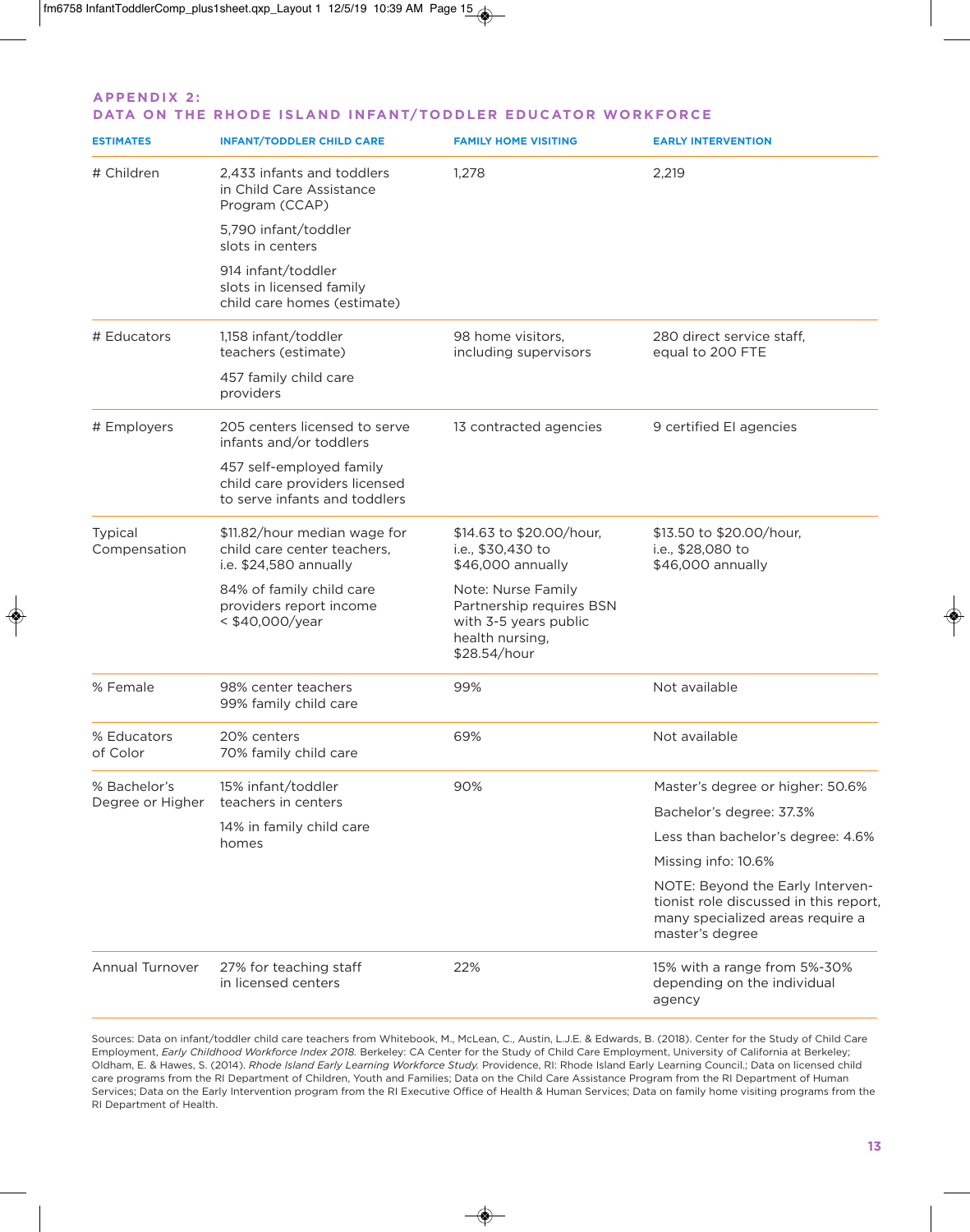### **A P P E N D I X 3 : INFANT/TODDLER WAGE SUPPLEMENT DEMONSTRATION PROJECT**

## Starting Right Infant/Toddler Teacher Education and Retention Awards Program

**Summary:** The Task Force proposes a two- or three-year demonstration project to increase workforce retention, education, effective teaching practices, and compensation of infant educators in child care centers and family child care homes. The Starting Right Teacher Education and Retention Awards program will reward infant child care educators who have demonstrated a commitment to the field by achieving higher educational credentials and quality teaching practices. The awards will be given to infant educators working in, and sponsored by, CCAP/BrightStars programs that are seeking to move up to the next star level or maintain their 5-star rating. Every six months, qualified teachers will receive a graduated financial award (wage supplement) tied to the level of their education, demonstration of effective teaching practices, and continued employment as an infant educator in their sponsoring program.

The Task Force suggests that the demonstration project be open to participants statewide and marketed to all programs that serve CCAP infants. Each interested and qualified teacher would apply and participants would be selected through a state-supervised random lottery, just like children are currently selected for RI Pre-K participation. A random lottery would also provide an opportunity to conduct a rigorous evaluation of the impact of these wage enhancements on the teachers, the programs, the families, and the children.

**Criteria:** The teacher/family child care provider must:

- •Work as an infant teacher in a center or family child care setting serving children under age 18 months (children can be in mixed-age classrooms ages birth to 3 or in family child care). NOTE: The Task Force recommends starting with infant teachers and expanding to reach teachers of toddlers and 3-year-olds in the future.
- **•** Be sponsored by and have the support of her/his employer and agree to remain in the program working directly as a teacher for infants under 18 months (mixed-age classrooms OK), including infants in the CCAP program. Employers are expected to support improved teaching and program practices, including having adequate furnishings and materials in the classroom/program and adjusting program schedules and policies to improve scores on the valid and reliable program observation measures.
- •Work in a BrightStars-rated program that is actively working to move up in star level or sustain a 5-star rating. Recruitment efforts should include teachers from programs with lower star ratings to help these programs retain more qualified and effective educators which should help programs achieve higher quality ratings.
- •Work in a center or family child care program that currently serves at least 25% children in CCAP and has a commitment to prioritizing enrollment of CCAP infants.
- •For centers, participating teachers would need to be assigned to a classroom with at least 25% infants receiving CCAP funding. Family child care providers would need to meet the 25% CCAP program-level criteria above and have at least 1 infant receiving CCAP funding.
- •Work a full-time schedule (a minimum of 35 hours per week).
- •Meet the educational requirements in Table 1 below.
- •Meet or exceed a target score on a valid and reliable classroom/program observation tool. The target scores are to be determined by the state. The Task Force recommends the use of the Infant Toddler Environment Rating Scale (ITERS) for center-based teachers and the Family Child Care Environment Rating Scale (FCCERS) to align with the tools used in the BrightStars Quality Rating and Improvement System. On-site coaching for infant teachers and family child care providers is needed to support continuous improvement of practices to reach the national benchmark score of 5 on these tools, just like the state provides for RI Pre-K.
- •At a minimum, be paid \$12/hour (The federal Bureau of Labor Statistics (BLS) estimates that the median wage for child care workers in Rhode Island in 2017 was \$11.82/hour. This minimum base salary would be adjusted biannually with BLS median wage data for child care workers). Family child care provider income will be verified using the same protocol used by the T.E.A.C.H. Early Childhood model.
- •Earn no more than 15% above the target annual salary for that teacher, as identified in Table A below.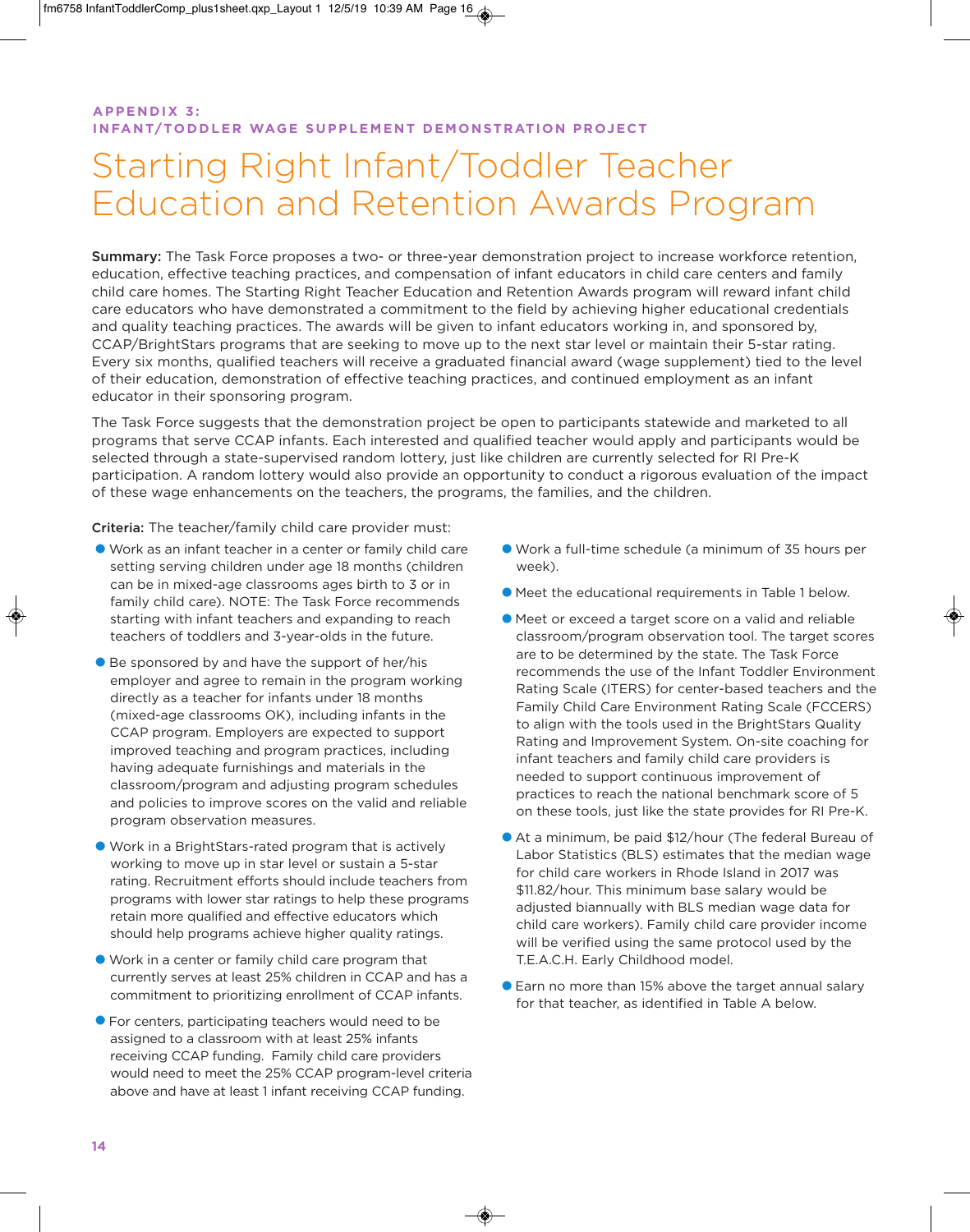**Administration & Evaluation:** The demonstration project will be administered by an intermediary organization that will develop and monitor contracts with participating teachers and their employers. The intermediary will pay education and retention awards directly to participating educators every six months to close the gap between the wages paid by the employer and the target wages for the education and skill level of the educator.

The intermediary will track eligibility criteria for each participant. Sponsoring programs will submit their program's salary scale and may not reduce wages for participating teachers. Sponsoring employers will be required to provide the same regular wage increases to participating teachers as are provided to other teachers in the program.

### **STARTING RIGHT ESTIMATED TARGET TARGET TEACHER EDUCATION & HOURLY ANNUAL LEVEL EDUCATION RETENTION AWARD WAGE FLOOR SALARY FLOOR** 1 CDA credential or 3 ECE credits  $$4/hr$  \$16/hr \$16, \$16 \$33,280 2 12 ECE credits \$5/hr \$17/hr \$35,360 3 Associate's degree \$7/hr \$19/hr \$39,520 4 Associate's degree & 24 ECE credits  $\frac{1}{2}$   $\frac{1}{8}$  and  $\frac{1}{8}$  and  $\frac{1}{8}$  Associate's degree & 24 ECE credits 5 Bachelor's degree 510/hr \$22/hr \$45,760 6 Bachelor's degree & 24 ECE credits \$12.15/hr \$24.15/hr \$50,240

### **TABLE A: PROPOSED STARTING RIGHT TEACHER EDUCATION & RETENTION AWARDS**

**Resources:** Allocated funds will be used primarily to pay education and retention awards to participants. Some funds will be used for program administration including administration of the valid and reliable classroom/program observation measure for each participant.

Additional funds will be needed to provide on-site technical assistance and coaching to the participating teachers to improve classroom/program observation scores; this may be available through existing contracts with quality improvement programs (Center for Early Learning Professionals, Ready to Learn Providence). State leaders will seek a national evaluation expert and funder for the evaluation of the demonstration project, similar to how the evaluation of the RI Pre-K demonstration project was funded at no cost to the state (Pew Charitable Trusts funded the National Institute for Early Education Research to conduct the evaluation).

**TA B L E B :**

### **ANNUAL ESTIMATED BUDGET FOR THE DEMONSTRATION PROJECT**

| <b>STARTING RIGHT TEACHER LEVEL</b> | # OF PARTICIPANTS   | <b>AMOUNT</b> |
|-------------------------------------|---------------------|---------------|
|                                     | 4                   | \$33,280      |
| 2                                   | $\overline{4}$      | \$41,600      |
| 3                                   | $\overline{4}$      | \$58,240      |
| $\overline{4}$                      | 2                   | \$33,280      |
| 5                                   | 2                   | \$41,600      |
| 6                                   | 1                   | \$25,272      |
| Classroom/Program Observations      | 17 teachers (\$650) | \$11,050      |
| <b>General Administration</b>       | $\overline{2}$      | \$10,000      |
| <b>TOTAL</b>                        | 17 teachers         | \$254,322     |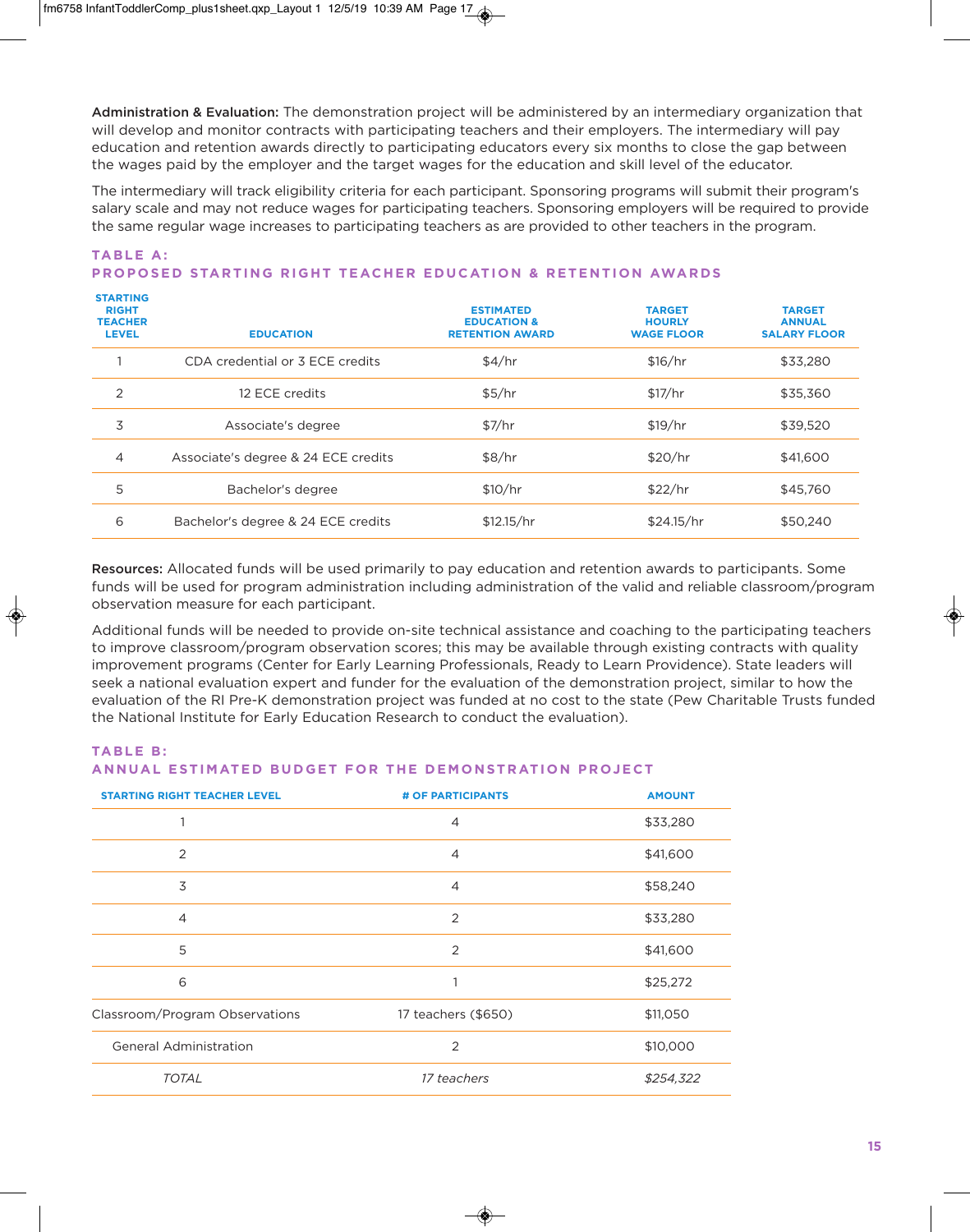**Child Population Reached:** Assuming 17 teachers/family child care providers are selected, we estimate that 120 infants and families will benefit from higher-quality, more stable care (14 center-based teachers x 8 infants + 4 family child care providers x 2 infants), at a cost of approximately \$2,120 per child (\$254,322/120). Due to the fact that child care programs and classrooms are economically integrated, approximately 31 - 62 of these infants would be in the CCAP program and the other children who would benefit would be infants of middle income families who pay full tuition or very low-income children from the Early Head Start program.

### **Implementation Steps:**

- **1)** Identify intermediary to manage the Starting Right Infant/Toddler Teacher Award program, which includes work to develop policies, application materials, identification of eligible programs, conduct outreach, administer lottery for participation (if applicant pool exceeds available revenue), implement the program, and provide overall support and problem solving. This would include
	- •Developing policies and application materials.
	- •Determining any unintended consequences as part of policy development, e.g., determine if award would be counted and used in eligibility determination process for participants, thus potentially making them ineligible for RIte Care, CCAP, the Supplemental Nutrition Assistance Program (SNAP), etc.
	- **•** Identifying CCAP programs that are eligible and hold information sessions for directors and staff. Make individual site visits to some programs to encourage participation.
	- •Establishing the application period with deadline for applications.
	- •Holding a stratified lottery to select qualified participants (to ensure we have some family child care homes and some infant teachers in centers, some at various star levels, some with various degrees)
	- Contracting with participants and providing financial guidance to ensure the teacher knows the stipend is taxable income and will end in 12-24 months (although our goal is to develop financing strategy so project can be expanded and sustained)
	- •Administering all financial awards in a prompt and timely manner with appropriate controls and accountability
- **2)** With partners, develop an evaluation plan to measure the impact of improved compensation on the teachers, the programs, the families, and the children. Identify philanthropic partners and potential national expert evaluators. Work with partners, the identified evaluator, and the intermediary to design and conduct the evaluation and share and disseminate findings.
- **3)** Establish an advisory group for the demonstration (consider using the Moving the Needle on Compensation Task Force).

#### **Remaining Considerations:**

- •Need to conduct program observations in first 6 months before the first payment?
- •Will teachers have more than one observation per year to demonstrate effective practices? Note: RI Pre-K teachers have 2 chances per year and on-site coaching to reach target scores.
- Should there be a minimum target for first observation and higher target for 2nd observation?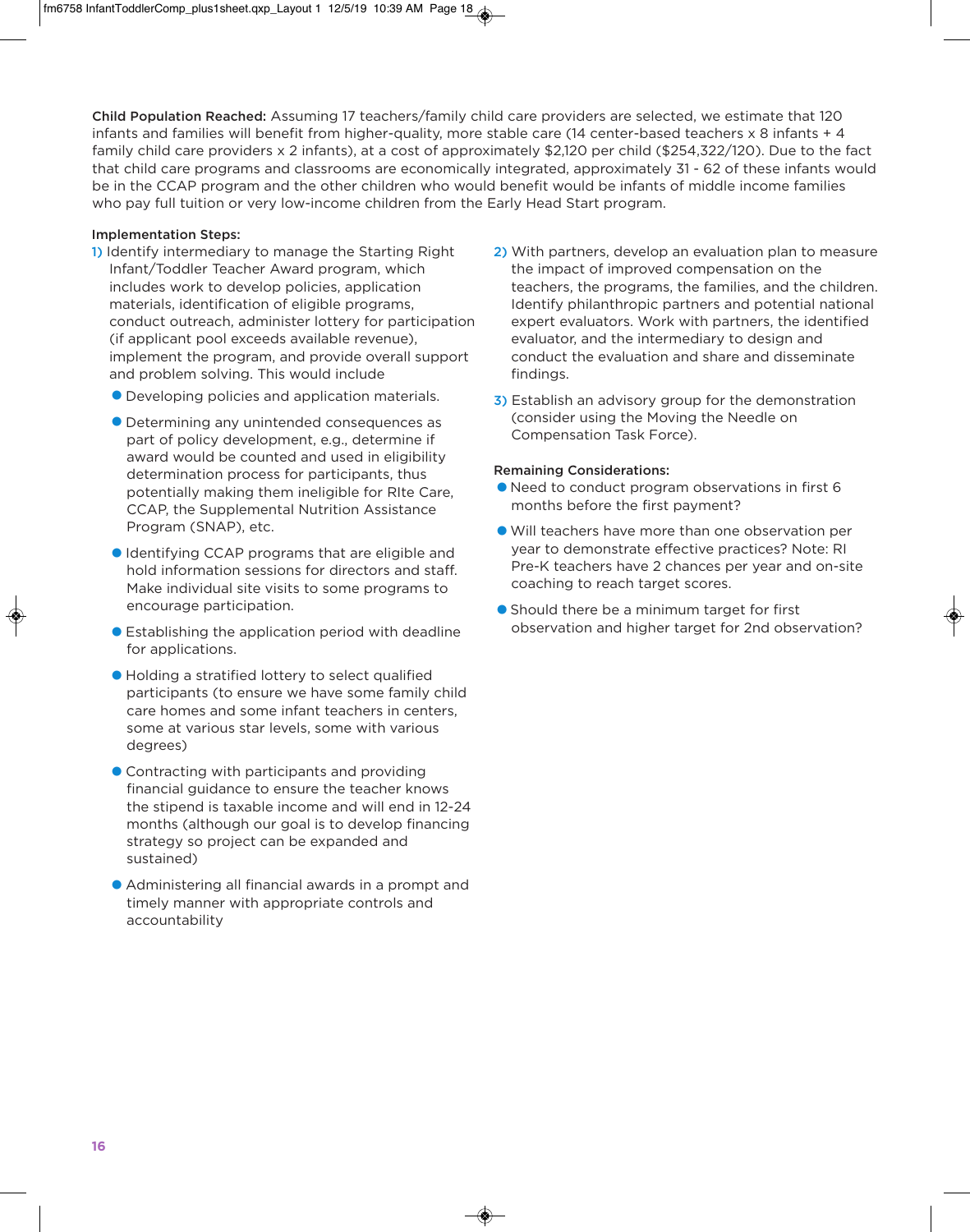## Acknowledgements

We thank our funders for this project, ZERO TO THREE's *Think BabiesTM Campaign* and the T.E.A.C.H. Early Childhood National Center's *Moving the Needle on Compensation Initiative.*

ZERO TO THREE created Think Babies to make the potential of every baby our national priority. Early experiences shape how a baby's brain develops, laying the foundation for future learning, behavior and health. The Think Babies Campaign brings nationwide attention to what babies and families need to thrive. Rhode Island KIDS COUNT is leading Rhode Island's Think Babies campaign to develop and advance policies benefiting infants and toddlers with support from ZERO TO THREE.

The T.E.A.C.H. Early Childhood National Center created the Moving the Needle on Compensation Initiative in 2017 to raise awareness about the early childhood workforce compensation crisis and to help states create new or significantly expand existing policies and funding strategies to improve the compensation of early childood educators. Rhode Island Association for the Education of Young Children is the Moving the Needle lead organization for Rhode Island.

We thank Harriet Dichter and Tammy Camillo for their facilitation, thought partnership, and support, as well as the Planning Committee of Leanne Barrett, Lisa Hildebrand, Kristine Campagna, Amy Henderson, and Jennifer Kaufman.

## References

<sup>1</sup> Lally, R. J. & Mangione, P. L. (2017). Caring relationships: The heart of early brain development. *Young Children, 72*(2), 17-24.

<sup>2</sup> National Collaborative for Infants & Toddlers. (2019). *Strengthening the infanttoddler child care workforce: A messaging tip sheet.* Washington, DC: Zero to Three and Pritzker Children's Initiative.

<sup>3</sup> Ullrich, R., Cole, P., Gebhard, B., & Schmit, S. (2017). *Early Intervention: A critical support for infants, toddlers, and their families.* Washington, DC: Zero to Three and Center for Law and Social Policy.

<sup>4</sup> Cole, P., Henry-Spires, D. & Spires, M. J. (2016). *The next horizon for home visiting: A white paper on policy discussions among stakeholders.* Washington, DC: Zero to Three and the Dalton Daley Group.

<sup>5</sup> Institute of Medicine and National Research Council. (2015). *Transforming the Workforce for Children Birth Through Age 8: A Unifying Foundation.* Washington, DC: The National Academies Press.

6,17 National Academies of Sciences, Engineering, and Medicine. (2018). *Transforming the Financing of Early Care and Education.* Washington, DC: The National Academies Press.

<sup>7</sup> Whitebook, M., McLean, C., Austin, L. J. E., & Edwards, B. (2018). *Early childhood workforce index 2018.* Berkeley, CA: Center for the Study of Child Care Employment.

<sup>8</sup> Oldham, E. & Hawes, S. (2014). *Rhode Island early learning workforce study.* Providence, RI: Rhode Island Early Learning Council.

<sup>9</sup> Friedman-Krauss, A. H. et al. (2019). *The state of preschool 2018.* New Brunswick, NJ: National Institute for Early Education Research.

<sup>10</sup> Rhode Island House Fiscal Office. Rhode Island Budget as Enacted, FY2005 – FY2020.

<sup>11</sup> National Education Association Center for Advocacy. (2019). *State teacher salary benchmark data highlights for 2017-2018*. Retrieved November 5, 2019, from www.nea.org

<sup>12</sup> Cheng, I. et al. (2018). *Career pathways in early care and education.* Bethesda, MD: Abt Associates.

<sup>13</sup> Personal communication, Cindy Larson, Rhode Island LISC, July 2019.

<sup>14</sup> National Center on Child Care Subsidy Innovation and Accountability. (n.d.). CCDF payment rates: Understanding the 75th percentile. Retrieved July 12, 2019, from https://childcareta.acf.hhs.gov/

<sup>15</sup> Christian, S. (February 5, 2019). *Letter to Director Courtney Hawkins, Rhode Island Department of Human Services regarding conditional approval of Rhode Island's FY2019-FY2021 Child Care and Development Plan.* Washington, DC: U.S. Department of Health & Human Services, Office of Child Care.

<sup>16</sup> Rhode Island KIDS COUNT calculations with rates for one star programs at the 25th percentile, rates for five star programs at the 75th percentile, and intermediate rates for programs in the two to four star range, June 2019.